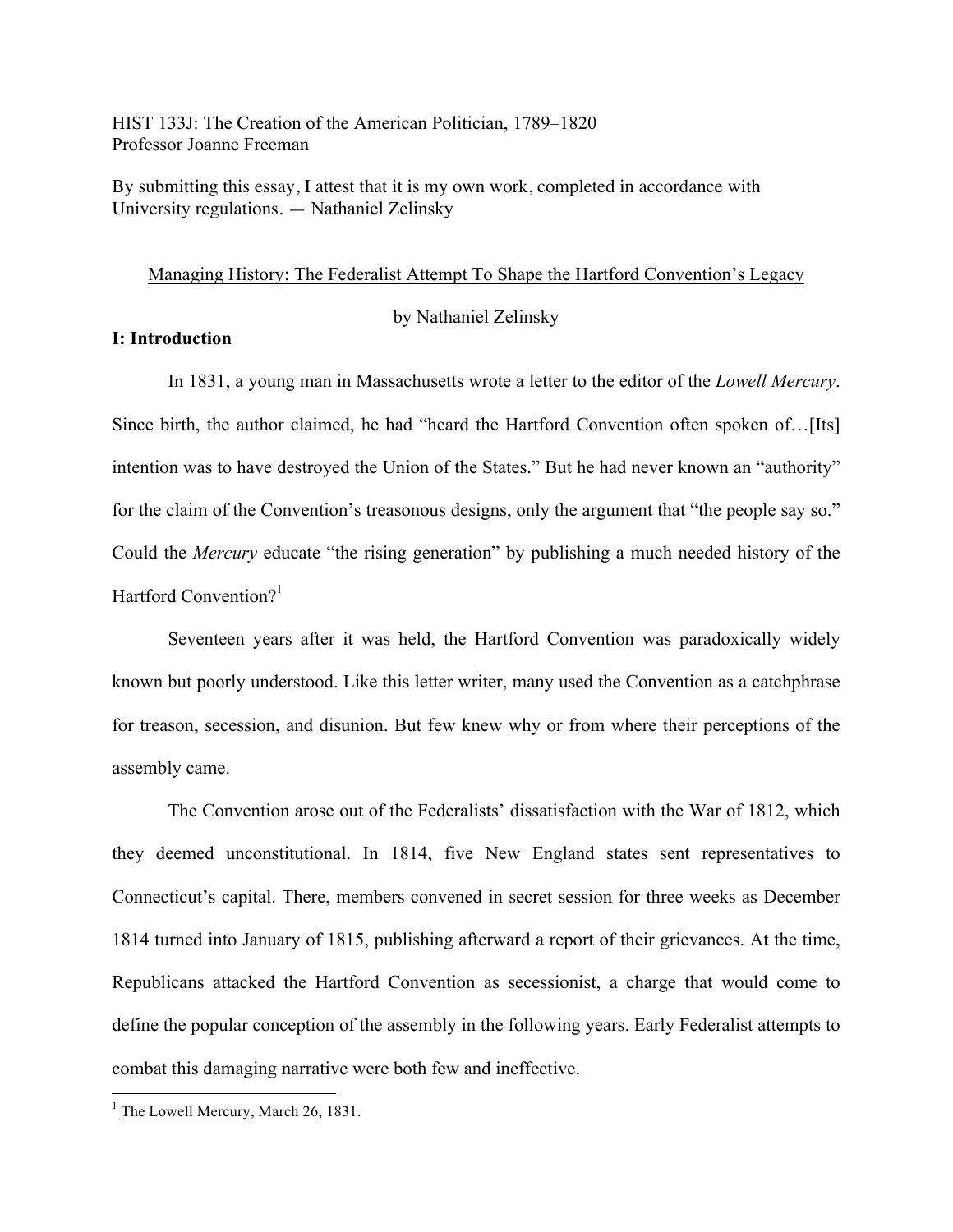In 1828, history provided the Federalists the chance to change that narrative, when the election of 1828 and the Nullification Crisis rocketed the Hartford Convention back onto the national stage. That year, South Carolina controversially deemed a series of protective tariffs to be unconstitutional and, thus, unenforceable. Many political commentators throughout the United States, both opposed to and supportive of the doctrine of nullification, grasped a readymade parallel to the Hartford Convention. Just as the Federalists had labeled certain executive acts unconstitutional in 1815, South Carolina was doing the same with a tariff in 1828 — or so the comparison went. In 1830, the Convention featured prominently in the widely publicized Senate debate between Daniel Webster and Robert Hayne, further raising the question of the Federalist legacy in the American mind.

Starting in 1828, the Federalists tried to capitalize on the opportunity provided by the Nullification Crisis to reshape the popular perception of the Convention. Their efforts culminated in the 1833 publication of the *History of the Hartford Convention*, by Theodore Dwight, the Convention's Secretary. The *History* was a blatant attempt to redefine the established narrative of the Hartford Convention. Unfortunately for the Federalists, this and other efforts at rehabilitation failed.

Three factors prevented the Federalists from reshaping the existing perception of their 1814 assembly. First, in 1828, a secret succession plot by Federalists predating the War of 1812 came to light. This pre-Hartford Convention plot further sullied the reputation of the Convention at the very time Federalists were trying to vindicate the assembly. Second, while defending the Convention and its members as loyal, Federalists also played partisan politics and attacked the nullifiers as treasonous. In doing so, the New Englanders failed to sufficiently differentiate themselves from their equivalents in South Carolina and their self-defense lacked rhetorical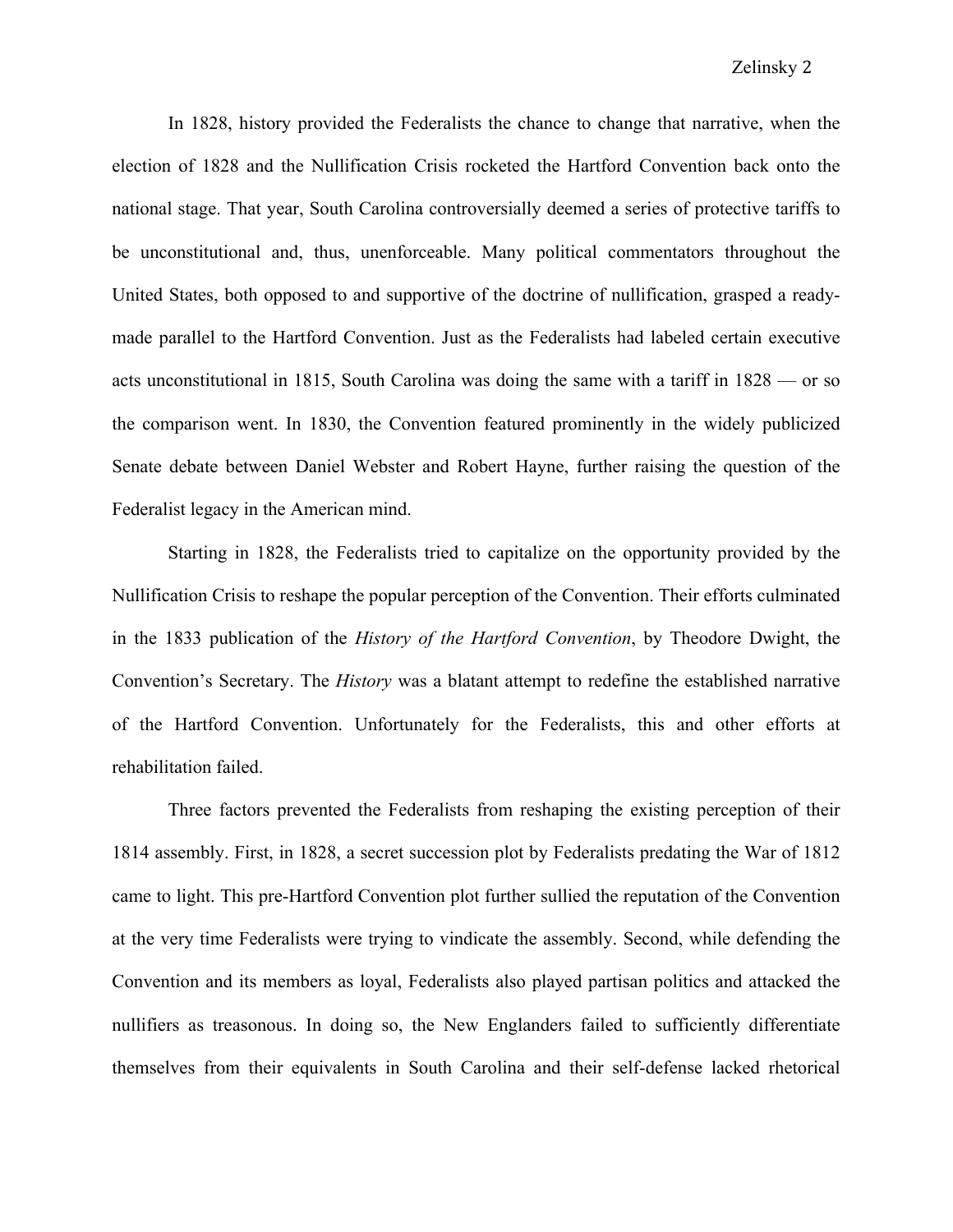clout. Third, Dwight's *History* and other accounts intentionally skirted many of the contentious issues of the Convention, chief among them the meeting's secrecy. Ultimately, the Federalists failed to capitalize on the Nullification Crisis because of this combination of bad luck, partisan politics, and a refusal to honestly acknowledge their own legacy. Managing history proved to be beyond their capability.<sup>2</sup>

### **II: The Causes of the Hartford Convention**

A variety of grievances led five New England states to send representatives to Hartford, Connecticut in 1814. Northern merchants had chaffed under the pre-war Embargo Act of 1807 that banned overseas commerce with both Britain and France.<sup>3</sup> At the time, murmurs of secession arose in an angry Federalist press, starting the rumors of a supposed plan for an independent New England.<sup>4</sup> Tensions further flared when Congress declared war against the British in 1812, a declaration that Federalist congressmen universally opposed.<sup>5</sup> In the early days of the war itself, governors in Connecticut, Massachusetts, and Rhode Island refused to place their militias under federal authority, arguing that Congress' act federalizing state troops

<sup>&</sup>lt;sup>2</sup> Modern Historians have little addressed the history of the Hartford Convention, and almost none have discussed its place in American historical memory. The chief exception is Samuel Eliot Morison's biography of Harrison Gray Otis, a chief organizer of the Convention, which examines how Federalists attempted to defend their legacy. However, Morison's subject limits the scope of his analysis to those events that directly involved Otis. See Samuel Eliot Morison, *The Life and Letters of Harrison Gray Otis*, vol. 2 (Boston: Houghton Mifflin Company, 1913). A short pamphlet by William Edward Buckley also briefly chronicles the ways in which some of the Convention's supporters defended that body in the immediate aftermath of the assembly. See William Edward Buckley, *The Hartford Convention* (New Haven: Yale University Press, 1934). For a good analysis of the Federalists' many motivations for calling the convention, see James Banner, *To the Hartford Convention* (New York: Alfred A Knopf, 1970). See also, Donald R. Hickey, *The War of 1812: A Forgotten Conflict* (Urbana: University of Illinois Press, 2012); Henry Adams, *History of the United States During the Second Administration of James Madison* vol. 2 (New York: Charles Scribner's Sons, 1891).<br><sup>3</sup> Banner, *To the Convention*, 294.<br><sup>4</sup> Banner, *To the Convention*, 299; Buckley, *The Hartford Convention*, 3.

<sup>5</sup> Hickey, *A Forgotten Conflict*, 261. The causes of the War of 1812 have long been a subject of changing interpretation. For a historiographical discussion, see Warren H. Goodman, "The Origins of the War of 1812: A Survey of Changing Interpretations" The Mississippi Valley Historical Review, vol. 28, no. 2 (September, 1941): pp. 171-186. The most recent and thorough study of the subject is John Stagg, *Mr. Madison's War: politics, diplomacy, and warfare in the early American republic, 1783-1830* (Princeton: Princeton University Press, 1983).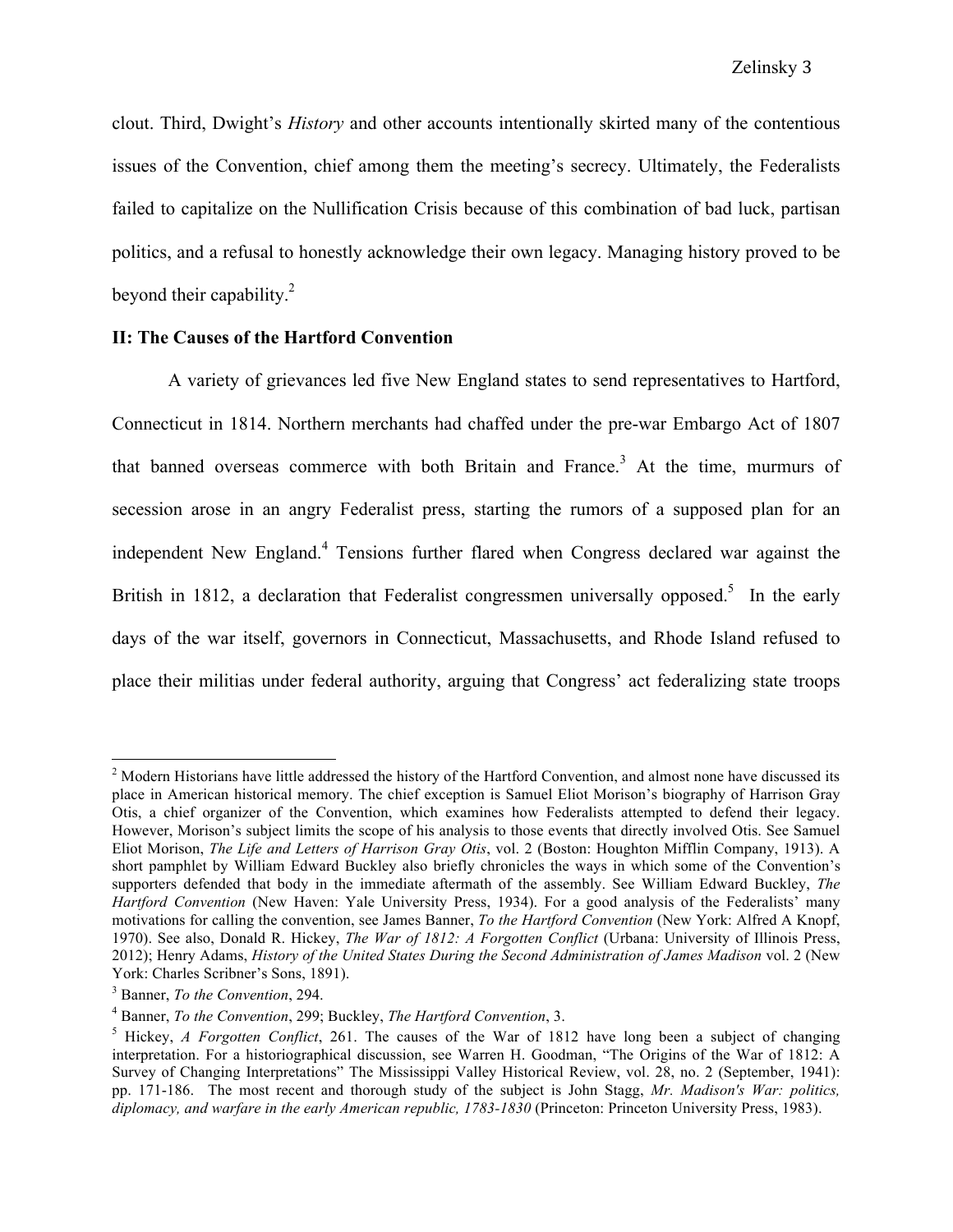was unconstitutional. <sup>6</sup> Leading Federalists encouraged wealthy New Englanders and banks to withhold capital from the national government.<sup>7</sup> In addition to actively opposing the war, many in northern states began to feel at undue risk of attack. A series of British raids on Connecticut highlighted the exposed nature of much of the coastline in 1814.<sup>8</sup>

The same year, some Federalist politicians and newspapers, primarily in Massachusetts, agitated for secession. Even more called for a convention of New England states, which might either secede or merely petition Washington for a change in policy. Such calls were not new; Federalists had advocated for a similar convention after the Embargo Act and the start of the war<sup>9</sup>

Moderate Massachusetts Federalists originally opposed a convention, fearing the dominance of more radical politicians bent on secession. By August of 1814, though, the American war effort was in truly dire straits. The city of Washington lay smoldering after destruction by the British, and enemy forces occupied Maine, threatening New England. To moderates, a convention seemed to be the best way to appease an anxious and radical public, while also avoiding a breach of the Union.<sup>10</sup>

In October, the Massachusetts legislature, guided by Harrison Gray Otis, passed a resolution calling for a convention and issued an invitation to its neighboring states to meet in Hartford. The legislatures of Connecticut and Rhode Island responded favorably to Otis' plan.

<sup>&</sup>lt;sup>6</sup> The Constitution provides Congress with the right to call up state militias "to execute the Laws of the Union, suppress Insurrections and repel Invasions." The Federalist governors argued that no threat of invasion was imminent in the weeks following the declaration of war because it would take considerable time for the British to mount an overseas offensive. In their minds, Madison had no justification for federalizing the militias. Additionally, the governors objected to the fact that federal army officers, instead of state militia officers, would command federalized troops. Buckley, *The Hartford Convention* 4.

<sup>7</sup> Hickey, *A Forgotten Conflict*, 263.

<sup>&</sup>lt;sup>8</sup> The national government partially left the New England coast defenseless as retaliation for the northern refusal to provide federalized militia. See Morison, *Life and Letters*, 97. For more causes of the Hartford convention, see ibid., 93-105.

<sup>9</sup> Hickey, *A Forgotten Conflict*, 274-5.

<sup>10</sup> Banner, *To the Convention*, 304, 321-323.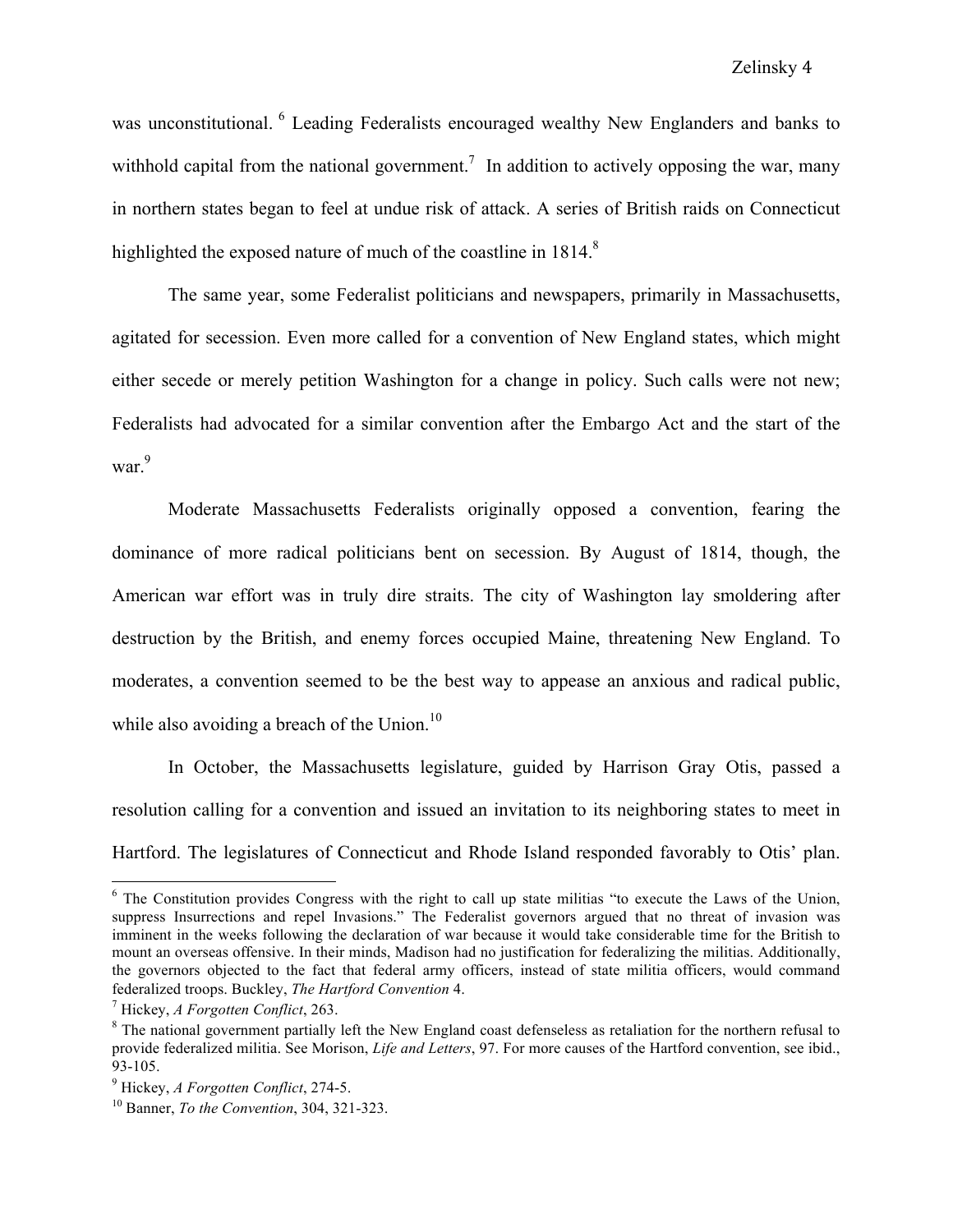Vermont and Democratically-controlled New Hampshire declined to send delegates, but three counties in the two reluctant states elected to send their own representatives.<sup>11</sup>

Nationwide, Republican newspapers immediately branded the Hartford Convention as secessionist, despite being composed of loyal, moderate Federalists who saw the Convention as a way to placate radicals.<sup>12</sup> The press' fears echoed those of national officials. Concerned about the Federalists' intent, President Madison even dispatched an army officer, Thomas Jesup, to spy on the assembly and notify him of its proceedings. $^{13}$ 

The members of the Hartford Convention first met on December 15, 1814. Almost nothing is known about its day-to-day proceedings. The participants adopted a strict resolution of secrecy, barring the doors to their meeting place and keeping only a scant official record. <sup>14</sup> To a man, members refused to abandon this resolution later in life, presenting an almost unsolvable puzzle for future historians. For the Convention's critics, relentless secrecy became a hallmark of treasonous conspiracy, a charge the Federalists could never refute.<sup>15</sup>

After three weeks of deliberations, the Convention released a *Report of the Hartford Convention*, which was published as a pamphlet and immediately reprinted in newspapers around the country.<sup>16</sup> Likely authored by Otis, the document outlined Federalist grievances and proposed seven amendments to the Constitution.17 The *Report* was a conscious Federalist

 <sup>11</sup> For an account of the state legislatures' actions in each state, see Banner, *To the Convention*, 327-9; Morison, *Life and Letters*, 106-9.

<sup>12</sup> Banner, *To the Convention*, 330-3.

 $<sup>13</sup>$  Jesup's reports actually exonerated the Convention's members. For an account of Jesup's spying, see Jack Clarke,</sup> "Thomas Sydney Jesup: Military Observer at the Hartford Convention," *The New England Quarterly*, vol. 29 no. 3 (September, 1956): 393-399.

<sup>&</sup>lt;sup>14</sup> Secrecy allowed the members to "escape the pressures from public opinion." Morison, *Life and Letters*, 140.<br><sup>15</sup> Roger Minott Sherman kept a diary, which was stolen from an archive in Bridgeport, Connecticut at the

the century. Morison suggests that Sherman may have recorded the debates and proceedings of the Convention verbatim. Sherman's notebook remains lost, however. See Morison, *Life and Letters*, 143 *n58*.

<sup>16</sup> See for example: *Report of the Hartford Convention*, printed in [New York] The Evening Post, January 7, 1815.

<sup>17</sup> Morison, *Life and Letters*, 148.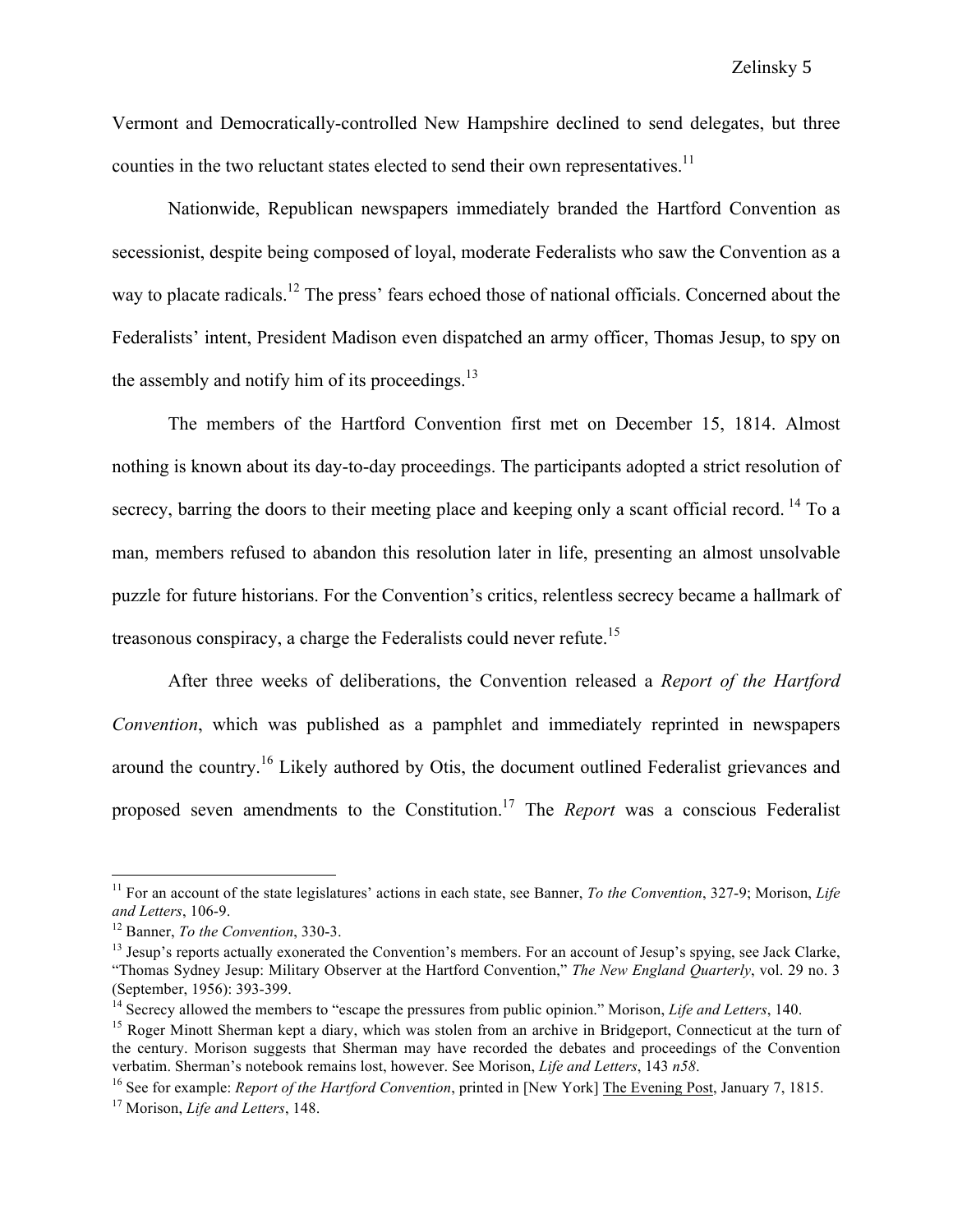attempt at controlling the popular narrative. They would not try to do so again at a national level until the Nullification Crisis of 1828 thrust the Hartford Convention back onto the public stage.

Two themes drove the Federalist narrative in the *Report*: The Convention was not secessionist, and the war was the fault of the party in power. The report euphemistically noted that some New Englanders thought, "that the time for a change is at hand." But, it argued, secession was a "last resort," to be especially avoided in a time of war.<sup>18</sup> Federalists also offered a list of the causes of the War of 1812. In reality, this list read like a history of Jefferson's and Madison's administrations, from the Republican promotion of party interests to "depriving judges of their offices in violation of the Constitution," the "influence of patronage," and the "admission of new States." Most importantly, the report noted Republican "[h]ostility to Great Britian" and "partially...[to] France" as the conflict's chief impetus.<sup>19</sup>

The *Report* concluded by proposing seven amendments to the Constitution, including the apportionment of congressional seats based on the white male population. Because these measures were designed to limit Southern and Western influence, they had little chance of passing the House, let alone being ratified by the states. In his history of the Convention, William E. Buckley suggests that the *Report* was likely an effort to promote Federalist "party unity," not a serious attempt to amend the Constitution. $2^{0}$ 

#### **III: Pre-1828 Historical Narrative**

Despite the *Report*, the opponents of the Hartford Convention dominated the national narrative in the post-war years. While some Federalists defended the assembly's actions, they did so on local stages, not on a nationwide platform. As a result, Republicans successfully branded the assembly as secessionist.

 <sup>18</sup> *Report of the Hartford Convention* in The Evening Post

 $19$  Ibid.

<sup>20</sup> Buckley, *The Hartford Convention*, 28.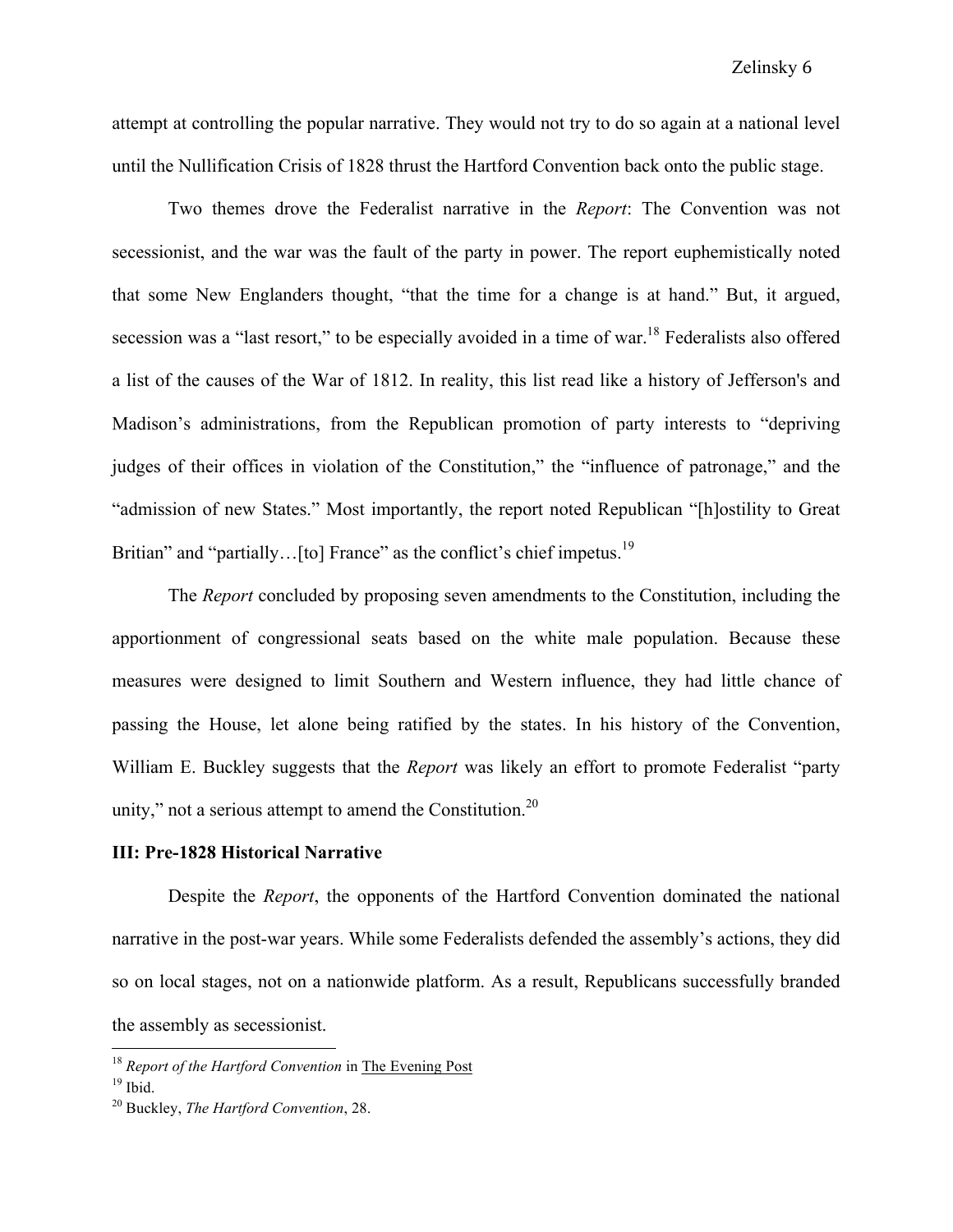Matthew Carey's *The Olive Branch* likely had the greatest impact on the national conversation surrounding the Convention. As a staunch nationalist, Carey worried that New England's anti-war behavior threatened to tear the country apart. He wrote *The Olive Branch* to convince moderate Federalists to support the War of 1812 and to disavow secessionist radicals.<sup>21</sup>

Carey published the first edition of his book shortly before the Convention met, presenting a supposedly objective history of the causes and conduct of the war. In reality, though, he offered a selective reading which only appeared to be neutral.<sup>22</sup> The book was instantly popular and over the next ten years sold more than 10,000 copies, more than any political text up to that date. $^{23}$ 

In the first edition of *The Olive Branch*, the Hartford Convention was explicitly depicted as a threat to the Union, and Carey called for a separate meeting of more moderate Federalists to counteract the divisive meeting in Connecticut.<sup>24</sup> In the six years after the war, he published another nine editions of his polemic. These editions refrained from terming the Convention treasonous, but Carey consistently tied the assembly to other Federalists who merited that label. For instance, the fifth edition of the book claims "there was a deep, a dangerous, and a treasonable conspiracy to dissolve the union," a charge that smeared all Federalists, including the members of the Convention.<sup>25</sup> By never explicitly exonerating the assembly's members of disunion, Carey deemed them guilty by association, an association he freely encouraged his readers to draw.

 <sup>21</sup> Edward C. Carter II, "Matthew Carey and 'The Olive Branch,' 1814-1818," *The Pennsylvanian Magazine of History and Biography*, vol. 89 no. 4 (October, 1965), 405.

 $22$  Ibid., 406

 $23$  Ibid., 409.

 $^{24}$  Ibid., 409. Carey did not know or refused to acknowledge that the members of the Convention were the moderate wing of the Federalist party.

<sup>25</sup> Matthew Carey, *The Olive Branch* (Philadelphia: Matthew Carey, 1815), 453.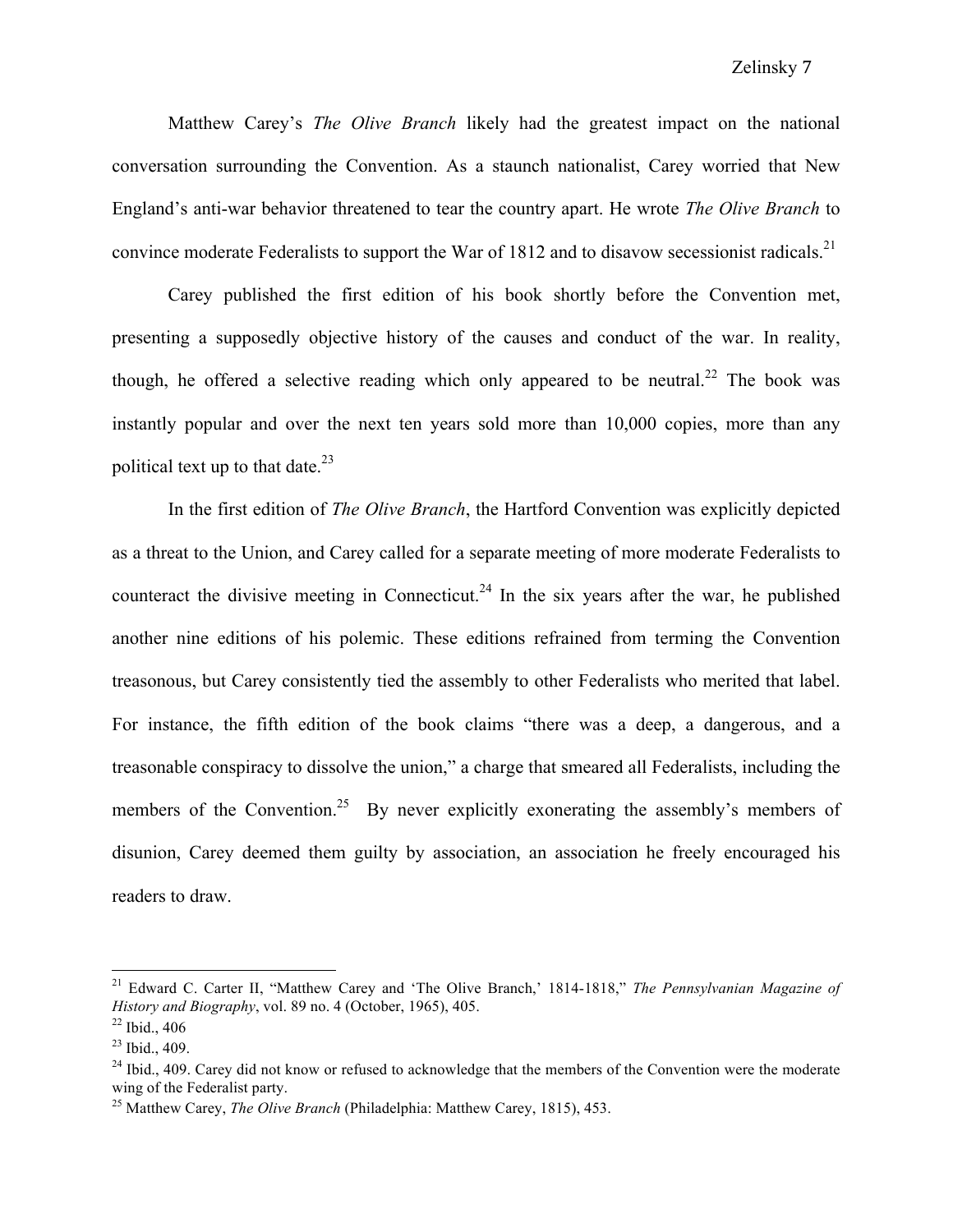*The Olive Branch* became a potent political weapon for the Republicans, as Carey's seemingly even-handed arguments easily won over moderates.<sup>26</sup> Federalists lost post-war elections at the state and national levels, losses fueled in large part by the stigma of the Convention. By 1819, only Massachusetts still had a Federalist governor in its statehouse.<sup>27</sup>

The Federalists finally lost control of the Bay State in 1823, in an election that prompted them to attempt to reshape the historical narrative set by *The Olive Branch*. That year, the popular incumbent governor declined to run for another term. Federalists nominated Harrison Gray Otis, whose earlier orchestration of the Hartford Convention provided the Republicans with an easy target for criticism.

To fend off such attacks, Federalist Theodore Lyman defended Otis in a pamphlet entitled "A Short Account of the Hartford Convention." Lyman specifically designed his publication for use in the state election. Unlike Carey's *The Olive Branch*, which appealed to a national audience, the *Short Account* presented itself to a Massachusetts reader alone. On its first page, the pamphlet declared itself to be a defense of "the federal candidate for Governor" who had been attacked for being "*a member of the Hartford Convention.*" <sup>28</sup> Lyman then employed a logic based on local politics. He argued that past elections, in which Federalists retained the statehouse, "confirmed, affirmed, and ratified the proceedings of the Hartford Convention."<sup>29</sup> There was no need to rehash a debate that the people had already decided. Similarly, Lyman saw little need to defend the assembly's conduct because the *Report* spoke for itself.<sup>30</sup>

<sup>26</sup> Carter, *Carey and the Olive Branch*, 412.

<sup>27</sup> On Federalist losses in Connecticut, see Richard Purcell, *Connecticut in Transition, 1775-1818* (London: Oxford University Press, 1918). On Federalist losses in general, see Morison, 203.

<sup>28</sup> Theodore Lyman, *Account of the Hartford Convention*, (Boston: Evertt, 1823), 1. (Italics in original).

 $^{29}$  Ibid., 7.

<sup>30</sup> Ibid., 18.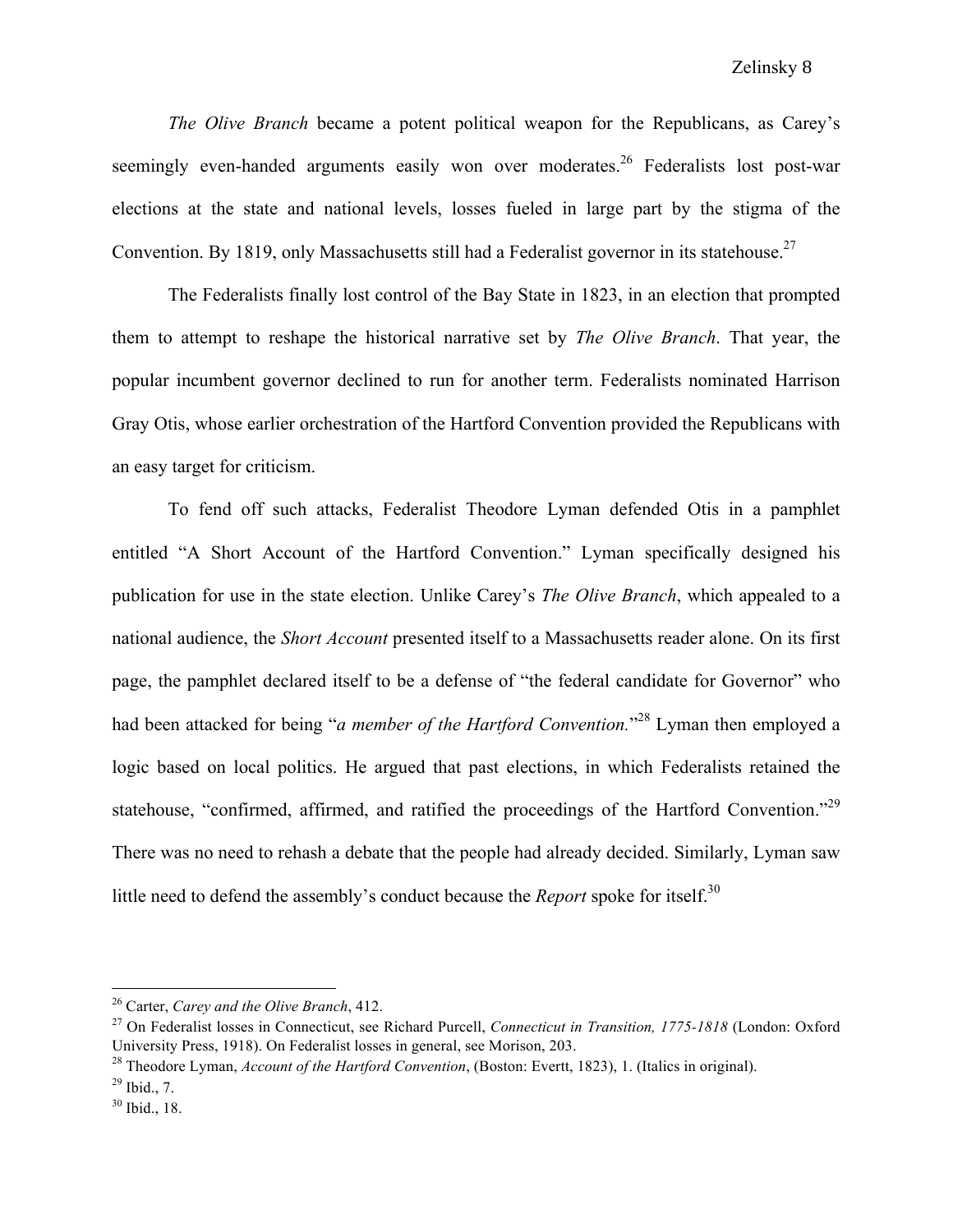While its chief purpose was as campaign literature in a contentious election, the *Short Account* marked an important turning point for Federalists in displaying a previously absent sensitivity about their past. Lyman wrote the pamphlet because "a generation has grown up into active and useful life since [the Convention]."<sup>31</sup> That generation and subsequent ones needed to be educated in the Federalist narrative.

The pamphlet received little attention in the Massachusetts press, and the coverage it did receive was negative. One writer, under the pseudonym "Samuel Adams," expressed disbelief at Lyman's claim "that there never was, and never could have been, either silence or mystery or secrecy" surrounding the Convention.<sup>32</sup> The assembly's resolution to bar its doors to the public and its members' perpetual silence ran counter to Lyman's assertions of benignity.<sup>33</sup>

Otis lost the election of 1823 to a popular opponent. His biographer, Samuel Eliot Morison, suggests that the Massachusetts Federalists misjudged the electorate's concerns. In reality, the people cared little about the Hartford Convention and Republican accusations of treason. But, in only refuting their opponents' allegations, Federalists failed to articulate a coherent platform that voters could support.<sup>34</sup> By extension, Lyman's pamphlet may have flopped because it was unnecessary. Republican criticism of the Hartford Convention lacked bite in Massachusetts. The *Short Account* was little read precisely because the electorate needed no convincing of the Convention's honorableness.<sup>35</sup>

The pamphlet was not the final Federalist attempt in Massachusetts to reset the historical narrative. In 1824, Otis authored a series of letters in the Boston *Centinel* defending the

 $31$  Ibid., 2.

 $32$  Ibid., 4.

<sup>33</sup> "Samuel Adams," Boston Patriot, March 22, 1823.

<sup>34</sup> Morison, *Life and Letters*, 242.

<sup>&</sup>lt;sup>35</sup> In the end, despite voter's apathy about the Convention, both the Federalists and Republicans focused the election on Otis' participation in the assembly, perceiving the topic to be more salient than it actually was. Ibid.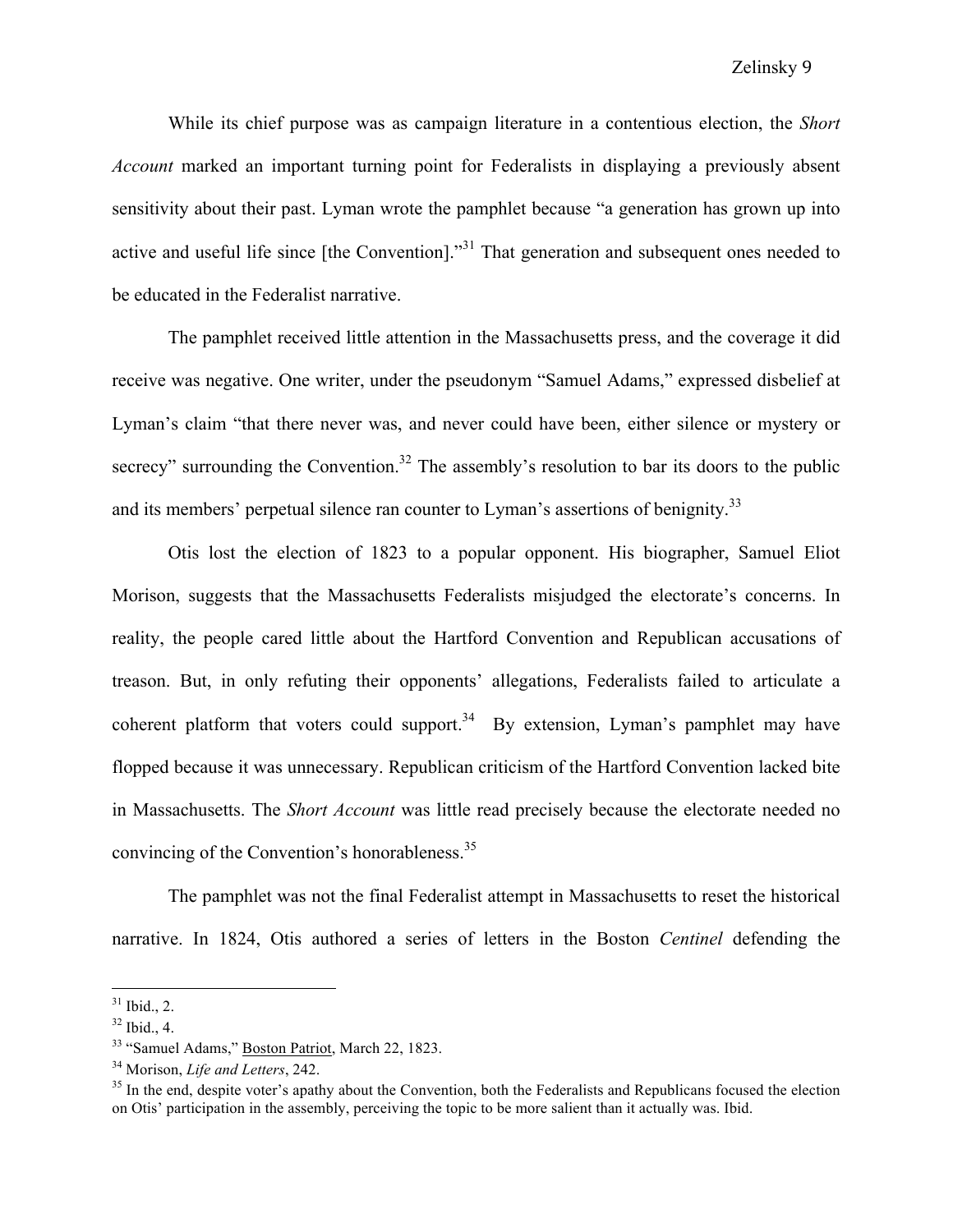convention and his actions, probably sparked by the failure of the *Short Account* and his electoral loss. Later published as a pamphlet, the letters struck most observers at the time as angry, "rambling," and "inconsistent."<sup>36</sup>

This second defense of the Convention mirrored the *Short Account* in several important respects. First, like Lyman, Otis wrote for a Massachusetts audience, not a national one. The letters excerpted and rebutted speeches by Governor William Eustis, the Republican who had bested him in the previous year's election and who was highly critical of the Hartford Convention.<sup>37</sup> This rhetorical style limited Otis' potential audience to his home state and those familiar with local politics. Second, Otis' prose reveals him to be increasingly concerned with his and the Convention's historical legacy. He lamented "[how] will this affair stand with posterity" and worried that future generations would be taught to simply hate the assembly without knowing why.<sup>38</sup> Unfortunately for Otis, most contemporary observers agreed that his letters were ineffective, offered little new information, and would have little impact on the historical narrative.39

Thus, Matthew Carey's *Olive Branch* quickly codified the national consensus surrounding the Hartford Convention. Carey's book seemed neutral and measured; in reality, it was an instrument of politics that subtly manipulated the historical record. Lyman's and Otis' respective pamphlets reveal that Federalists had grown apprehensive about their and the Convention's legacy. However, unlike Carey, they wrote to local audiences, limiting the appeal of their polemics. Not until the election of 1828 and the Nullification Crisis would Federalists regain the national stage.

<sup>36</sup> Ibid., 245.

<sup>37</sup> See for example, Harrison Gray Otis, *Otis' Letters* (Boston: Simon Gardner, 1824), 5-4, 17.

 $38$  Ibid., 9, 8.

<sup>39</sup> Morison, *Life and Letters*, 245.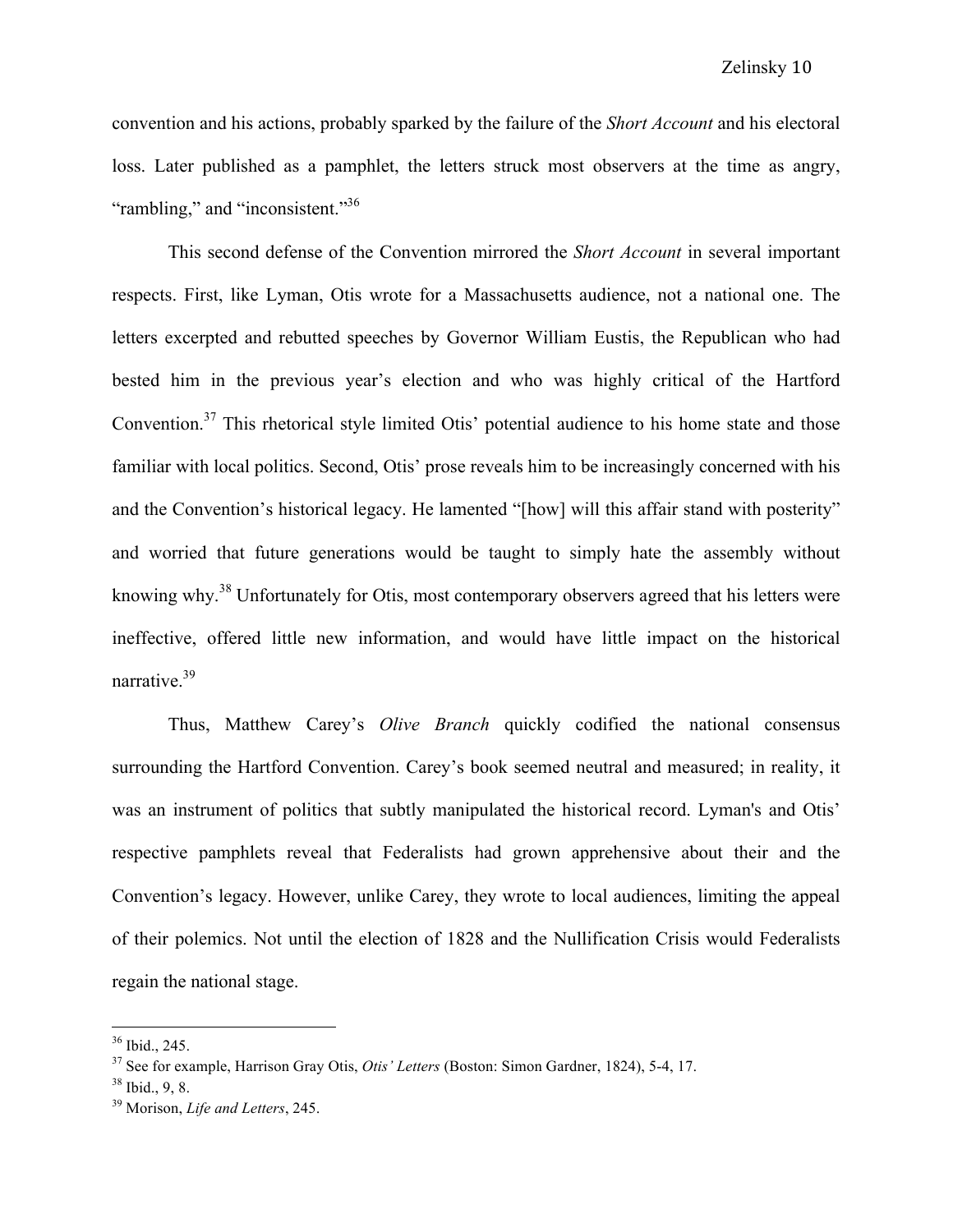## **IV: The Election of 1828 and the Nullification Crisis**

One of the bitterest political contests in American history, the election of 1828 thrust the Hartford Convention into the national limelight.<sup>40</sup> Both John Quincy Adams' and Jackson's supporters launched vicious attacks against the opposing candidate and his associates. In the course of the campaign, Jacksonites tried to tie Adams to the Convention in order to undermine him nationally.<sup>41</sup> For instance, one paper, under the headline "Look! Look!! Look!!!" gleefully exclaimed that Adams' reelection would be lost without the support of "Hartford Conventionists."<sup>42</sup> Another claimed that, by his "own adherents," the incumbent President was the "candidate of the Hartford Convention."<sup>43</sup> Adams became guilty by his association with former Federalists, and, in the popular narrative, the Convention was once again branded as treasonous.

In March of 1828, Adams came under attack from another angle. Former Virginia Governor William Giles, a Jackson supporter, authored a lengthy article in the *United States Telegraph*. Among other charges, Giles accused the President of switching allegiances from the Federalists to the Republicans in 1808 for political gain. Adams, the article asserted, had notified Thomas Jefferson of a Federalist plot of secession stemming from the Embargo of 1807, the titular reason for the 1808 change in party affiliation. However, Giles claimed that Adams revealed his intention to become a Republican prior to the Embargo's passing. Ergo, having already decided to switch parties, Adams conveniently manufactured the supposed disunion plot

 <sup>40</sup> Lynn Parsons, *The Birth of Modern Politics: Andrew Jackson, John Quincy Adams, and the Election of 1828* (Oxford: Oxford University Press, 2009), 161-6.

<sup>&</sup>lt;sup>41</sup> Morison, *Life and Letters*, 247. Interestingly, in her history of that election, Parsons makes no mention of the Hartford Convention playing a decisive factor.

<sup>&</sup>lt;sup>42</sup> [Portsmouth] New Hampshire Gazette, January 1, 1828.<br><sup>43</sup> [District of Columbia] United States Telegraph, January 31, 1828.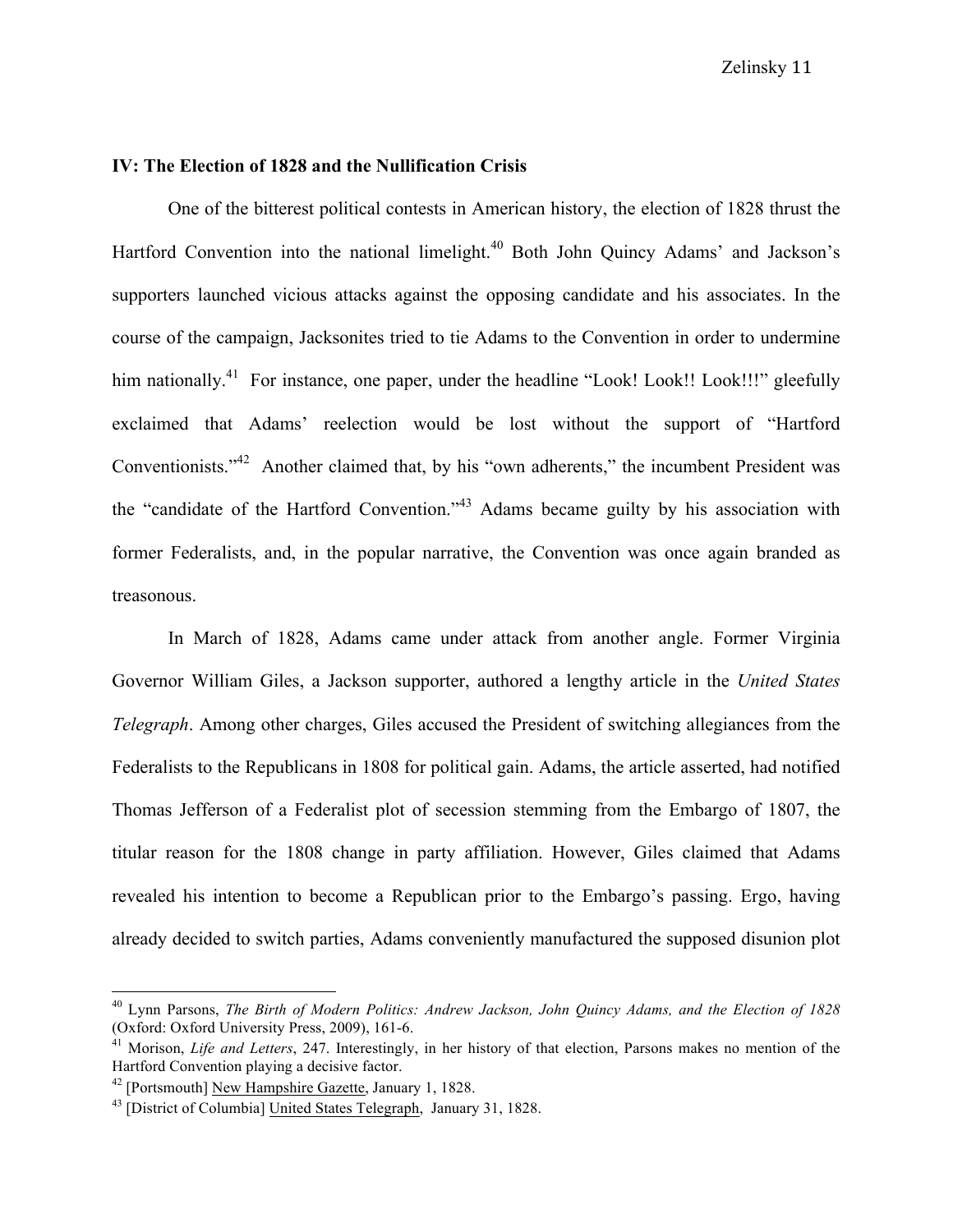for his own gain. To substantiate his accusation, Giles reprinted an 1825 letter from the aged Jefferson, in which Jefferson says Adams revealed a most nefarious and daring *attempt to*  dissever the Union, of which the Hartford Convention was a subsequent chapter.<sup>"44</sup>

The attack by Giles and the implied affiliation with the Convention clearly stung Adams. In October of 1828, the President authorized a Washington-based paper, the *National Intelligencer*, to write a letter on his behalf, clarifying his version of events. Adams wrote, through the *Intelligencer*, that he had notified many correspondents in 1807 of Federalist leaders' intent to affect "a dissolution of the Union, and the establishment of a separate confederation."<sup>45</sup> Without explicitly mentioning it, Adams implicitly dammed the Hartford Convention as a treasonous assembly bent on disunion. This charge must have especially hurt the Federalist cause given Adams' office and status as a former Federalist.<sup>46</sup>

In 1829, after the election, angry Federalists who considered themselves leaders of their party in 1808 penned a letter in response to Adams' accusations. The Federalists, including Harrison Gray Otis and other members of the Hartford Convention, demanded that Adams substantiate his claims against the Federalists. The now former president replied in kind and traced the origins of Federalist secession from 1804 to 1808. He called the Hartford Convention

<sup>&</sup>lt;sup>44</sup> [District of Columbia] United States Telegraph, March 13, 1828. (Italics in original).<br><sup>45</sup> John Quincy Adams, *Documents Relating to New England Federalism*, ed. Henry Adams (Boston: Little Brown and Company, 1905), 25. See also, Morison, 247.

<sup>&</sup>lt;sup>46</sup> The pro-Jackson press pounced on Adams' accusations. In Massachusetts, Theodore Lyman, the same person who published the *Short Account* of the Hartford Convention but who became a late in life Jackson supporter, penned an article in which he put names to Adams' allegations. Among those named was Daniel Webster, who would play a major role in the Hartford Convention's legacy through his famous debate with Robert Hayne (see below). Webster then sued Lyman for libel; the jury deadlocked, ten for conviction, two for acquittal. For a full account of the trial, see John Whitman, *Report of a Trial in the Supreme Judicial Court, Holden at Boston, December 16th and 17th, 1828, of Theodore Lyman, Jr.* (Boston: Putnam and Hunt, 1828). For a brief summary of the episode and Lyman's motivations, see Morison, 247-8. See also, Robert Remini, *Daniel Webster: The Man and His Time* (New York: Norton and Company, 1997), 301. For the impact of Giles' letter on Adams' campaign, see Parsons, *The Election of 1828*, 170.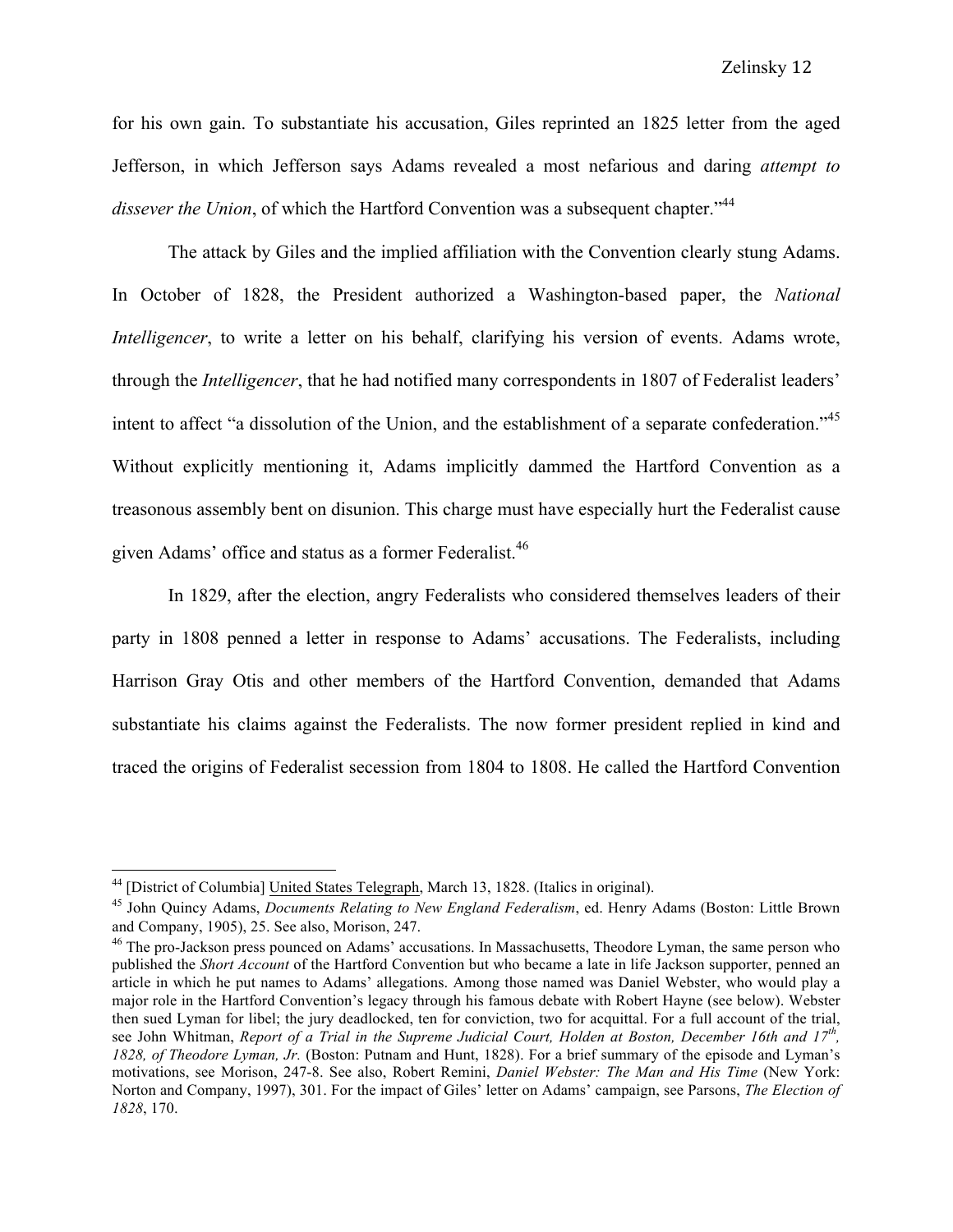the "final catastrophe," a culmination of Federalist treason.<sup>47</sup> Ultimately, this widespread, negative portrayal of Federalists and the Hartford Convention reaffirmed the poor impression of the Convention in the mind of the American public.

In the midst of the election and the brouhaha between Adams and former Federalists, Congress passed a tariff designed to protect infant Northern industries from overseas competition.<sup>48</sup> South Carolina's representatives in Washington vehemently opposed the measure, which they saw as damaging to their own state's economy and unconstitutional; nowhere, they claimed, did the Constitution provided for protective tariffs. In this context, many South Carolinians advocated the theory of nullification which held that states, and not the Supreme Court, ultimately arbitrated questions of constitutionality.<sup>49</sup>

For the four years following 1828, nullification proved to be a heated topic in newspapers and on the floor of Congress. Many commentators grasped the parallel to the Hartford Convention, giving new life to the debate over the assembly's legacy. This national conversation represented an opportunity for former Federalists and their supporters to reshape the narrative of the War of 1812. The Convention's defense culminated in Theodore Dwight's *History of the Hartford Convention* in 1833. However, despite their efforts, the Federalists failed to remake their legacy. Adams's revelation of a Federalist succession plot in 1808, the inability to differentiate their actions from those of South Carolina nullifiers, and a refusal to honestly address the Convention's seemingly conspiratorial nature doomed the Federalists in the eyes of the nation.

<sup>&</sup>lt;sup>47</sup> Charleston Courier, February 19, 1829. For information about Federalist calls for secession in 1803, see Gerald Clarfield, *Timothy Pickering and the American Republic* (Pittsburgh: University of Pittsburgh Press, 1980). Interestingly, in his compilation of John Quincy Adams' papers on this topic, Henry Adams omits this one of his ancestor's letters.

<sup>48</sup> For a general history of the Nullification Crisis, see William Freehling, *Prelude to Civil War* (New York: Harper and Row, 1965), 134-260; and, Richard Ellis, *The Union at Risk* (Oxford: Oxford University Press, 1987).

<sup>49</sup> Freehling, *Prelude*, 143.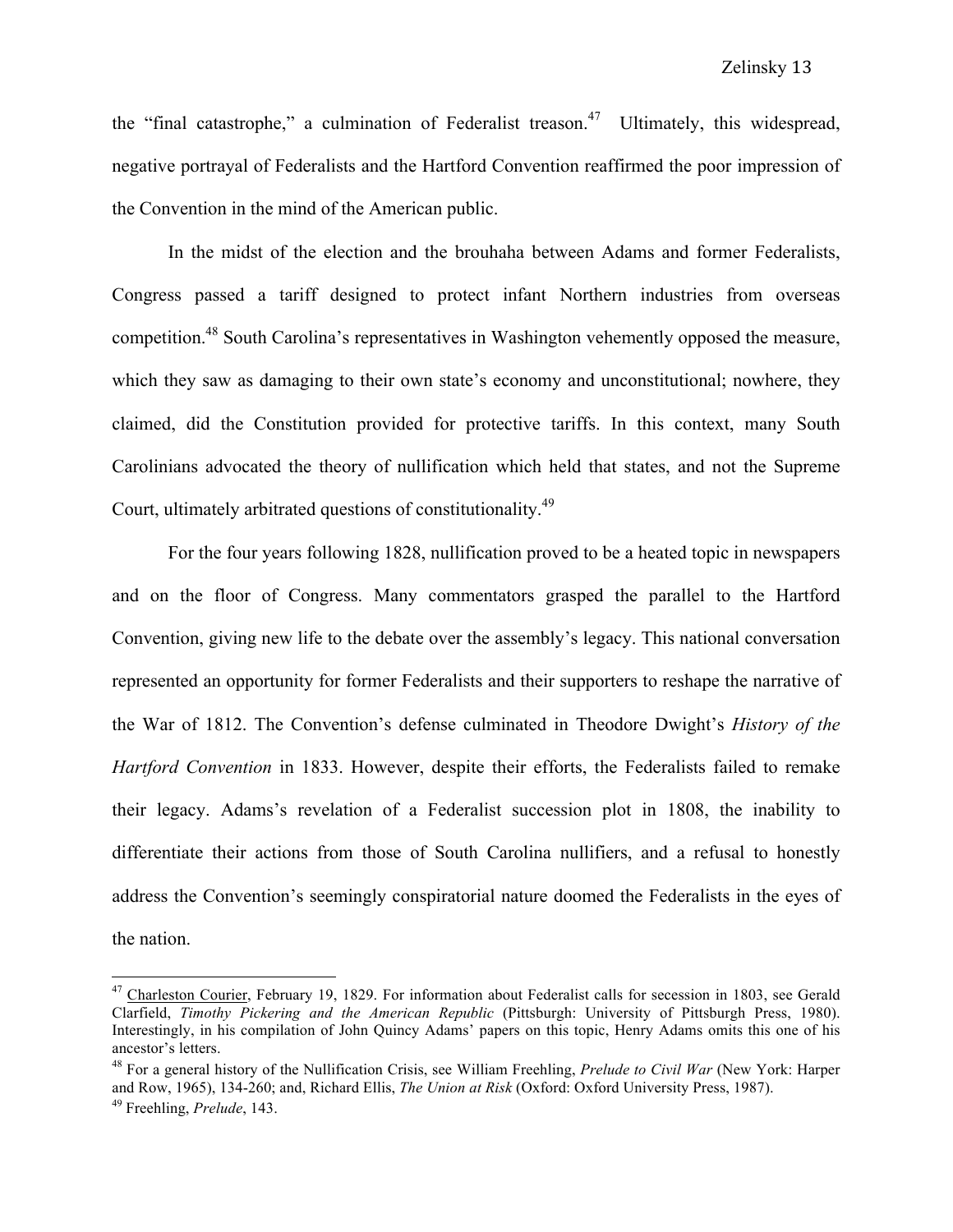In June of 1828, the Hartford Convention made its first appearance in the nullification controversy when South Carolina papers opposed to nullification made unfavorable comparisons between the contemporary nullifiers and the Convention.<sup>50</sup> Superficially, both groups — the Federalists in 1814 and the nullifiers of 1828 — advocated a similar brand of constitutional theory, in which states could interpret the constitutionality of an executive action. The *Charleston Courier* rhetorically asked how "the Southron [sic] differ from the Hartford Convention, that theme of reproach with all good patriots? Not a jot."<sup>51</sup> Similarly, an anonymous letter-writer wondered how nullifiers could denounce "the Hartford Convention as guilty of treason" when they were guilty of the same.<sup>52</sup> For the most part, though, these analogies were confined to both South Carolina and the *Courier*, and likely did little to influence the national conception of the Convention.<sup>53</sup>

The question of nullification found its way onto the floor of the U.S. Senate in 1830, and it was from there that the Hartford Convention was thrust back into the national limelight. In the course of five speeches, Senators Robert Hayne of South Carolina and David Webster of Massachusetts clashed over their respective conceptions of state's rights, nullification and the nature of the Union.<sup>54</sup> The Webster-Hayne debate was widely reprinted in national papers and received unparalleled attention around the country, tying together the Convention and nullification in the nation's discourse.

 $50$  Apart from being unpopular throughout the wider United States, nullification was a contentious issue inside South Carolina itself.

<sup>51</sup> Charleston Courier, June 20, 1828.

<sup>52</sup> "Lowndes" Charleston Courier, July, 18, 1828.

<sup>53</sup> For a similar example, see Charleston Courier, July, 18, 1828. 54 For an analysis of the Webster-Hayne debate, see Stefan Brooks, *The Webster-Hayne Debate* (Lanham: University Press of America, 2009). For the text of the speeches, see Herman Belz, ed., *The Webster-Hayne Debate on the Nature of the Union* (Indianapolis: Liberty Fund, 2000). See also Remini's account of the debate in his biography of Webster, Remini, *The Man and His Time*, 312-45.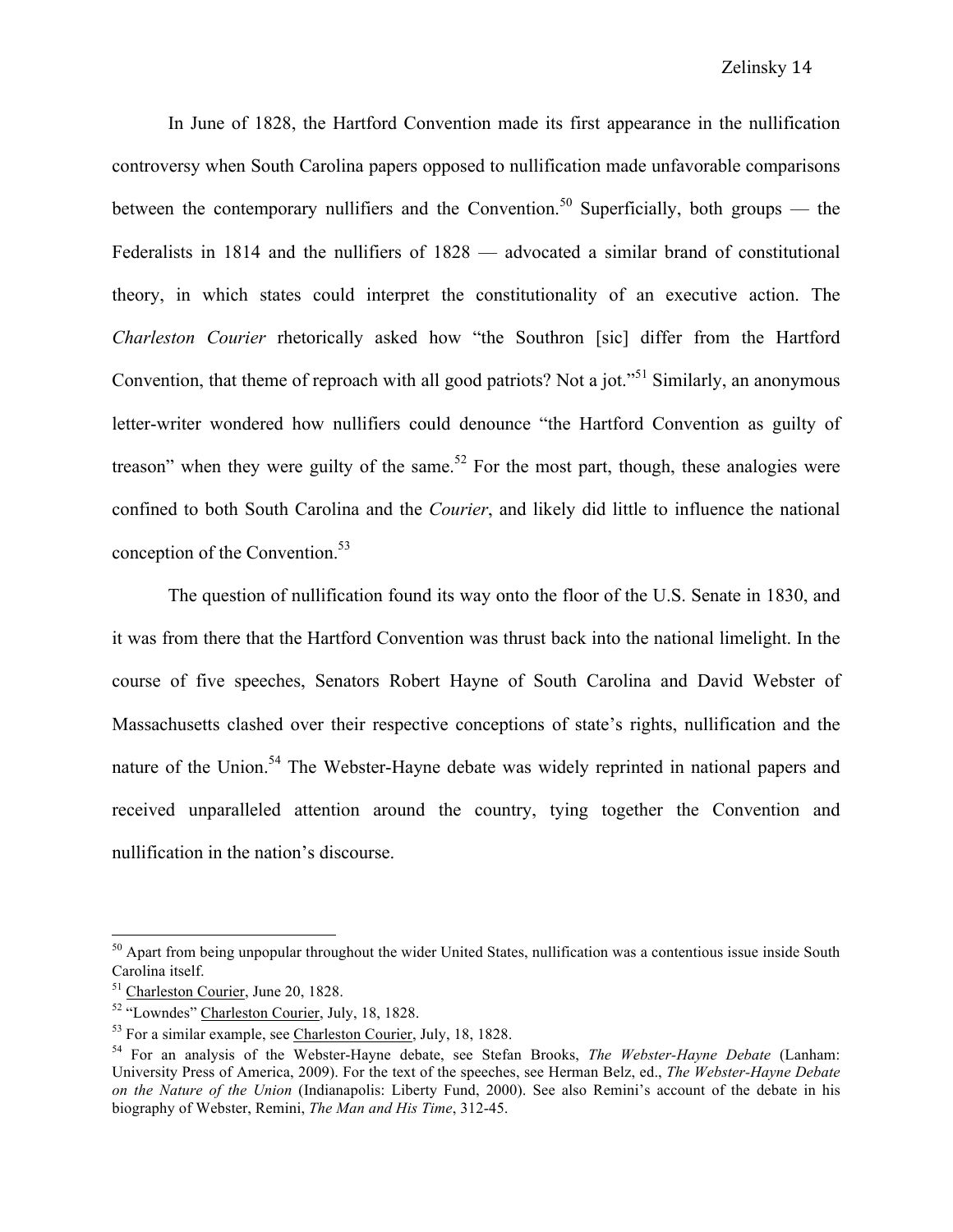The famous debate began with a relatively innocuous speech in which Hayne criticized the protective tariffs of 1828. Taking offense at his colleague's remarks, Webster responded to Hayne and equated nullification and disunion.<sup>55</sup> Hayne then replied in a blistering set of remarks centered on the Hartford Convention and New England's conduct during the War of 1812. For the Senator from South Carolina, Webster's charge of disunion seemed both specious and ironic. Had not his Federalist compatriots conceived an assembly bent on "open resistance to the Government, and the Separation of the States?"<sup>56</sup>

Ultimately, Hayne had to reconcile the doctrine of nullification and the Hartford Convention, while also attacking the 1814 body. By Hayne's logic, if the New Englanders truly believed their rights were violated, the Federalists were well within their right to exercise "constitutional measures for redress."<sup>57</sup> But the Convention's timing, immediately following Washington's burning, betrayed Federalists disloyalty.<sup>58</sup> Further, the proposed constitutional amendments in the Convention's report were "radical changes in the Government, changes that can never be effected without a dissolution of the Union."<sup>59</sup> In proving his case, Hayne referenced the 1808 plot and Giles' letter, drawing on the still fresh controversy.<sup>60</sup>

Following Hayne's second address, Webster delivered a prepared speech that would become famous in American rhetoric.<sup>61</sup> Webster later published an edited version of his remarks in national papers, and this copy survived as the text read by schoolchildren today. In his

<sup>55</sup> Belz, *Nature of the Union*, 24. See also, Remini, *The Man and His Time*, 317.

<sup>56</sup> Belz, *Nature of the Union*, 61.

 $57$  Ibid., 67.

<sup>58</sup> Ibid., 68.

 $59$  Ibid.

<sup>60</sup> Ibid., 70-1. Hayne quoted extensively from Matthew Carey's *Olive Branch*, a further testament to the effectiveness of that book in shaping the historical narrative of the Hartford Convention. See ibid., 48, 61, 65. Hayne also referenced Lyman's *Short Account of Hartford Convention*, which he calls "a rare book." Ibid., 68.

 $<sup>61</sup>$ For an analysis of the teaching of Webster's second speech, see Belz's foreword in his text of the debate. Ibid., vii-</sup> xv.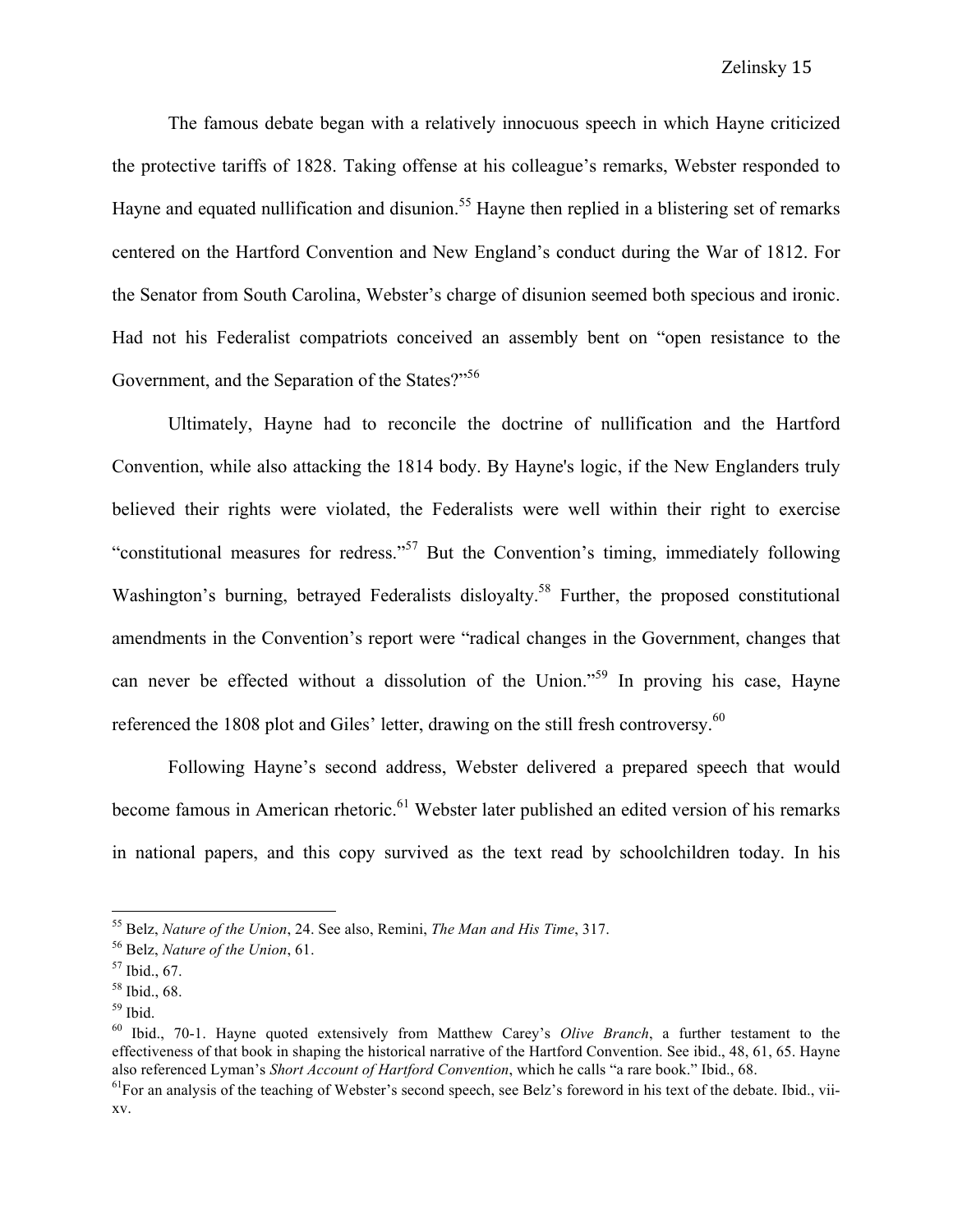published version, he limited his defense of the Hartford Convention and merely noted Hayne's inconsistency in viewing the assembly as both an "authority" for nullification and a "topic of reproach."<sup>62</sup> An analysis of Webster's notes, however, suggests that he originally gave a stronger defense of the Convention on the Senate's floor. In the printed speech, he removed arguments in favor of the assembly because he wanted to emphasize Southern radicalism, a task that would have been rhetorically difficult had he also defended New England secession.<sup>63</sup> The Massachusetts Senator essentially ceded to Hayne the Convention's legacy to score a political victory. While historians mark the debate as a triumph for Webster's conception of Union, Hayne's version of the Hartford Convention prevailed in the ensuing national conversation.

In the months and years following the Webster-Hayne debate, newspapers around the country began drawing a parallel between the Convention and nullification. Many opposed both the Convention and nullification, a philosophically consistent position. For example, one Massachusetts newspaper wrote "[t]he only difference…in them consists in the *means used* and the 'the time when,'  $\&c$ ."<sup>64</sup> Similarly, another paper in Connecticut noted that supporters of nullification "[assumed] the same ground with the federalists, who got up the Hartford Convention held in 1814.<sup>"65</sup> And a New York press derided pro-nullification meetings in South Carolina, which were held in the same "mode in which the Hartford Convention was called together."<sup>66</sup>

 $62$  Ibid., 120. Webster also denied being involved in the Convention. Ibid., 93. At different points in his political career, opponents had tried to attach Webster to the Convention, though he was not a member. See Remini, *The Man and His Time*, 130.

<sup>63</sup> Harlow Sheidley, "The Webster-Hayne Debate: Recasting New England's Sectionalism," *The New England Quarterly,* vol. 67 no. 1 (March, 1994), 22.

<sup>64</sup> Lowell Mercury, March 5, 1831.

<sup>65</sup> [Bridgeport] Spirit Of The Times, October 5, 1831.

<sup>&</sup>lt;sup>66</sup> The New-York Morning Herald, April 18, 1830. For a similar comparison, see also [Hartford] American Mercury, October 17, 1831.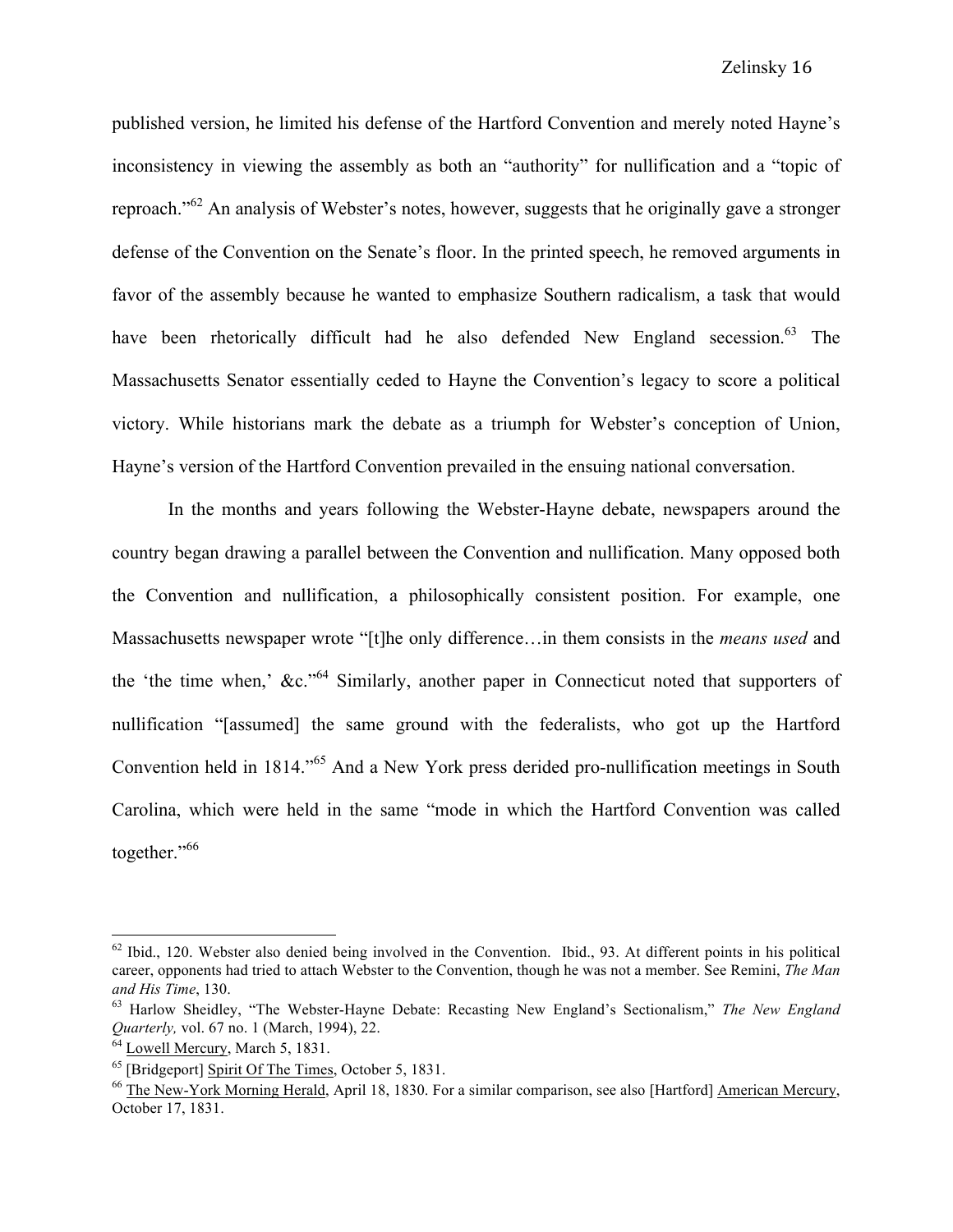### Zelinsky 17

In proving their charges of treason and disunion, critics of the Convention repeated the old trope of secrecy. For instance, one paper wrote that, because the Hartford assembly met in "CLOSED DOORS…facts warrant the conclusion, that this Convention was called for the purpose of devising a separation of the Union." <sup>67</sup> For these conspiracy theorists, only the disclosure of the proceedings would "remove the suspicion of their plotting treason."<sup>68</sup>

The Convention's supporters tried to defend the body's historical legacy. However, like Webster, they also attacked the doctrine of nullification, a paradoxical position that muffled their defense of the Hartford assembly. In Massachusetts, a paper reflecting this pro-Federalist stance refuted the connection between the Convention and "Carolina *nullifiers*" with the following: "[The Federalists] never held any doctrine which would bear a comparison, for the danger of its tendency, with that now so boldly advocated [in the South]."69 Ultimately, such blanket assertions based on little evidence must have held scant weight.

Thus, aging Federalists found themselves without a coherent narrative. Giles' letter in the election of 1828 and the continued charge of secrecy created an ostensibly persuasive case against the Convention. In presenting their counter narrative, whether on the Senate's floor or in the popular press, the assembly's supporters engaged in partisan politics, refuting the doctrine of nullification and neutering their own arguments in the process.

In 1833, the Hartford Convention's secretary, Theodore Dwight, set out to succeed where his Federalist colleagues had failed by writing an authoritative history of the body. Given the national platform onto which the Webster-Hayne debate had thrust the Convention, the book had the potential to reshape the historical narrative. However, Dwight fell short, for the same reasons as his counterparts in the Senate and the press, namely his refusal to reveal the details of the

 $67$  The Lowell Mercury, March 26, 1831. (Caps in original).

 $68$  Ibid.

<sup>69</sup> [Worcester] Massachusetts Spy, July 7, 1830. (Italics in original).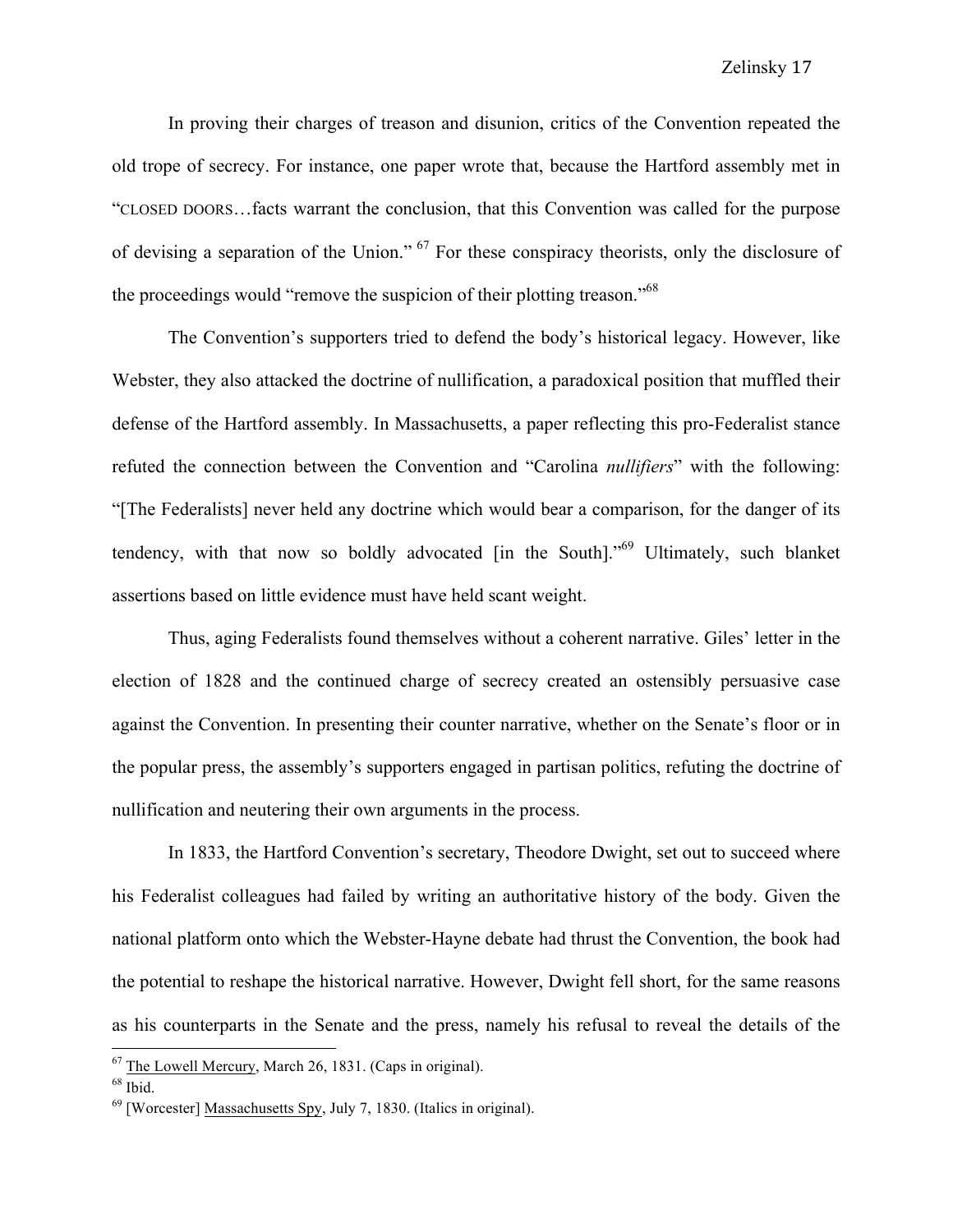Convention, his unwillingness to acknowledge the secessionist movements within the Federalist party, and his inability to distinguish between nullification and the Convention.

The *History of the Hartford Convention* appeared in the winter of 1833. Dwight clearly published it as a reaction to the Webster-Hayne debate, devoting an appendix to refuting Hayne's comparison between nullification and the Hartford assembly.<sup>70</sup> In a letter, one of Dwight's cousins understood the book's purpose to be twofold: to rebut "those who are now on the stage" as a result of the nullification crisis and to better inform "the future historians of our country."<sup>71</sup>

The degree to which Dwight wrote for these "future historians" is palpable in his prose. The *History* began with the 1787 Constitutional Convention. Through painstaking research in official documents, Dwight then constructed the entire Federalist narrative of American history from that moment forward. He repeatedly stated that Jefferson's lifelong "animosity against Great Britain, and attachment to France" led to the War of 1812, the linchpin of his and other Federalists' worldview.<sup>72</sup> In short, Dwight's book presented the case for, not only the Hartford Convention, but for the Federalist Party since its inception. This detailed portrayal of events was a clear attempt at shaping the broader historical discourse in decades to come. In this regard, the *History* offered nothing new, but instead articulated a Federalist narrative as old as Alexander Hamilton and as recent as Theodore Lyman' *Short Account*.

Similarly, Dwight provided no new account of the Convention or its motivations. He claimed that the assembly met as the result of New England's concern over the federalization of

 <sup>70</sup> Theodore Dwight, *History of the Hartford Convention* (New York: N&J White, 1833), 434-7. That fact that Dwight refuted Hayne in an appendix, rather than throughout his text, suggests that Dwight might have already been writing his history prior to the Webster-Hayne debate and only added a refutation after the debate occurred. If this is correct, the nullification controversy presented a salient moment to publish a book already in the works.

<sup>&</sup>lt;sup>71</sup> Timothy Dwight to Theodore Dwight, February 20, 1834, Box 2, Folder 58, Dwight and Ferris Family Papers, General Collection, Beinecke Rare Book and Manuscript Library, Yale University.

<sup>72</sup> Dwight, *History of the Hartford Convention*, 57. For more claims of Republican Francophile tendencies, see also, ibid., 35, 65, 80, 92. Dwight argued that the War of 1812 was a Jeffersonian attempt to assist Napoleon in his war with Great Britain. Ibid., 323.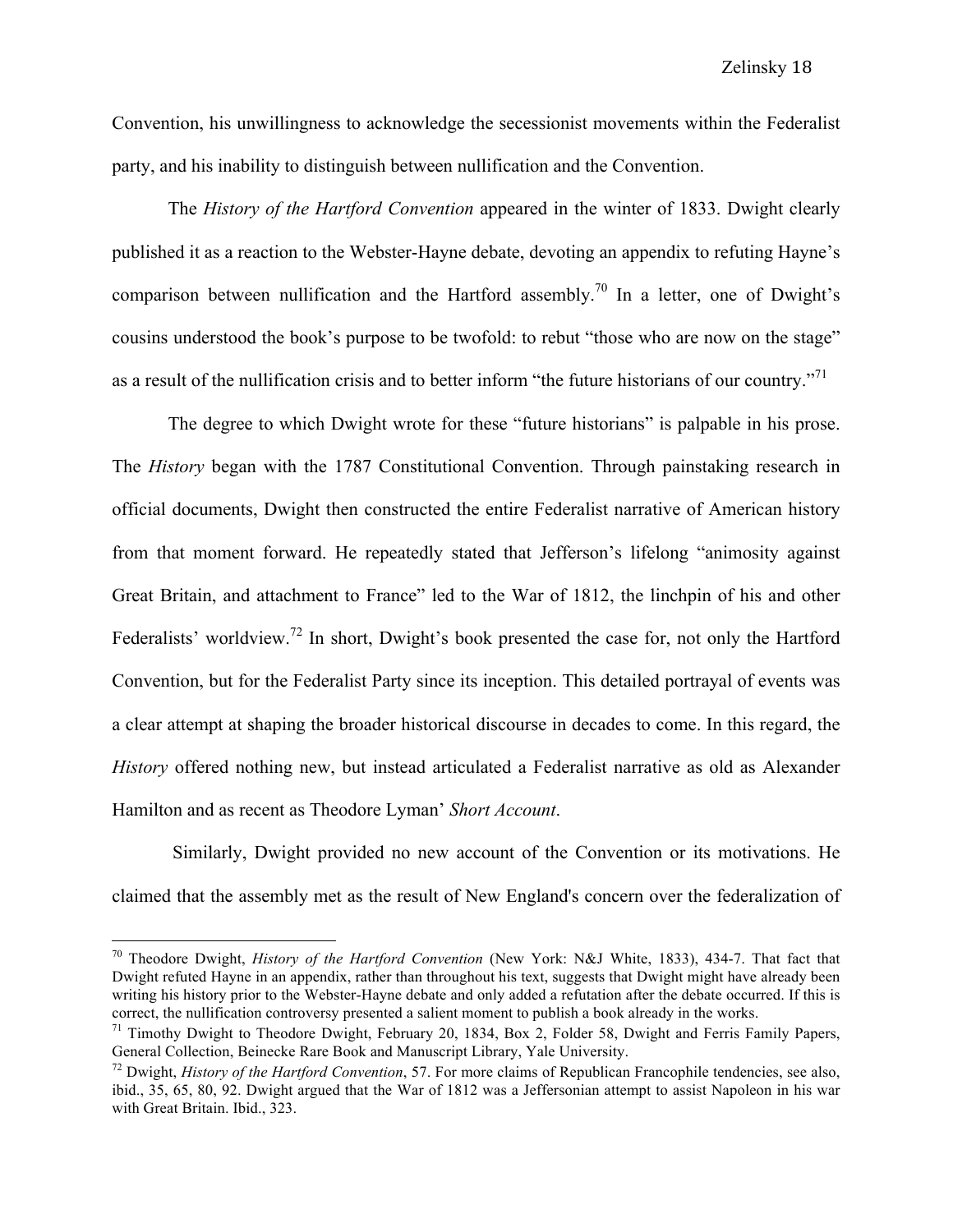the militia and the safety of Northern states.<sup>73</sup> This justification avoided the unpleasant fact that some Federalists, especially newspapers, advocated for secession just prior to the Convention. But, by skirting this sensitive topic, Dwight failed to fully address the anti-Convention narrative.

Most surprisingly, Dwight maintained the vow of secrecy and did not include a personal description of the Convention's proceedings. Instead, he reprinted the *Report* and the official journal, much like Lyman did in his pamphlet. The *History*'s silence on the actual events at the Convention prevented Dwight from refuting the claims of a treasonous conspiracy that surrounded the Convention since its inception and continued to harm its reputation in the popular press. Dwight ineffectively attempted to refute the conspiracy theorists by arguing that, to avoid the light of day for "nineteen years," a plot would have to be held in "impenetrable obscurity."<sup>74</sup> Given the many actors charged with involvement in the secession scheme, including multiple states' legislators and the Convention members, the assembly could not possibly have advocated treason without leaving some real trace of that advocacy. However, like Lyman's version of the same argument, Dwight's justification of the Convention's secrecy fell on deaf ears because his refusal to reveal the facts left intact the now conventional impression of the Convention as a disunionist body.

In his appendix refuting Hayne, Dwight was hampered by the Federalist paradox, defending the Hartford Convention while opposing nullification. He attempted to argue that the 1814 assembly "recommended no measure which had the slightest tendency to prostrate the national constitution, or to destroy the Union." In contrast, the South Carolina nullifiers "calculated to dissolve the Union."75 In the end, Dwight unsuccessfully differentiated between the two by unpersuasively stating that the Convention was the result of justifiable grievances in a

 <sup>73</sup> Dwight, *History of the Hartford Convention*, 341. 74 Ibid., 402.

<sup>75</sup> Ibid., 447.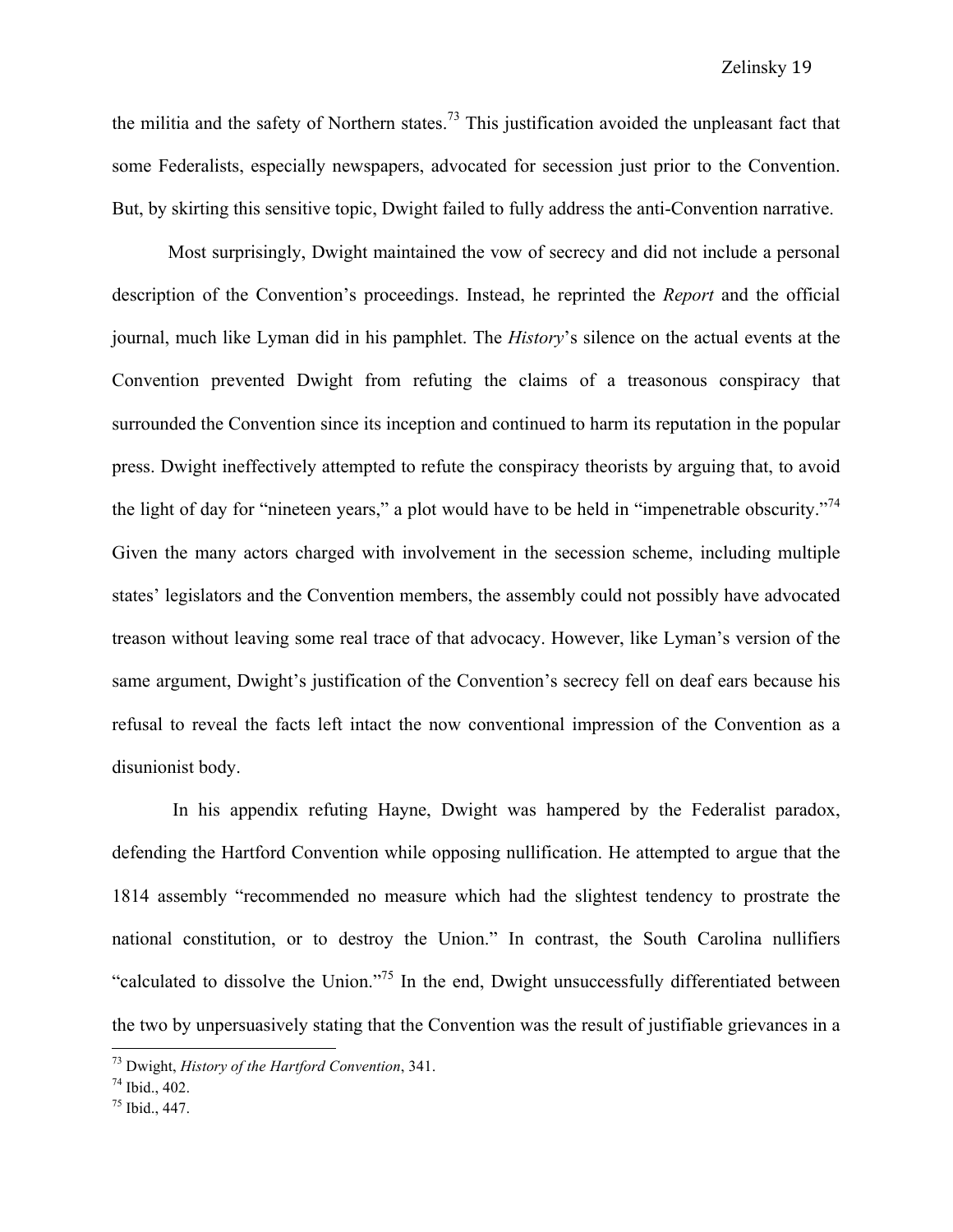time of danger to New England, whereas the nullification advocates resorted to the same extreme measures in "a time of peace and prosperity," when no similar emergencies were present.<sup>76</sup> Like other Federalists, Dwight could not persuasively distinguish between South Carolina in 1833 and New England in 1814.

Dwight's work, while highly anticipated, was met by a muted reception. Prior to the *History*'s publication, newspapers around the country informed their readers of the book's intended release.77 And, when the manuscript appeared in print, the same papers eagerly reported on the event.<sup>78</sup> As the hype built up, some wondered how Dwight would address the Convention's "inviolable secrecy…when [he] will not divulge" details of the assembly's proceedings.79

Unfortunately for its author, the *History of the Hartford Convention* was no *Olive Branch*. Dwight's book failed to make much, if any, impact on the national narrative once it appeared in print. After publication, mention of the book in the press dropped precipitously. A few papers lauded the book, for presenting "the facts of the case," which vindicated the Convention.<sup>80</sup> Many, however, either ignored the *History* or reacted negatively to its publication.<sup>81</sup>

Four factors explain why Dwight's book fizzled, after it had gained a prominent national stage. First, unlike Matthew Carey who took painstaking measures to appear neutral, Dwight was an openly partisan author. As the Secretary of the Convention, he had a stake in its history.

<sup>76</sup> Ibid., 446.

 $^{77}$  See for, example, Saratoga Sentinel, August 6, 1833; and The Norwich Republican, August 7, 1833.

 $^{78}$  A one sentence article from a Virginia paper, typical of other publications, read: "Mr. Dwight's history has just been published." Alexandria Gazette, December 24, 1833.

<sup>79</sup> [Bennington] Vermont Gazette, July 30, 1833.

<sup>80</sup> [New York] Commercial Advertiser, December 24, 1833.

 $81$  Dwight's book also received little attention in books and historical journals for the next 20 years. For an exception that proves this rule, see "Origin and Character of the Old Parties," review of *History of the Hartford Convention* and by Theodore Dwight, *The North American Review*, vol. 39, no. 84 (July, 1834): pp. 208-268.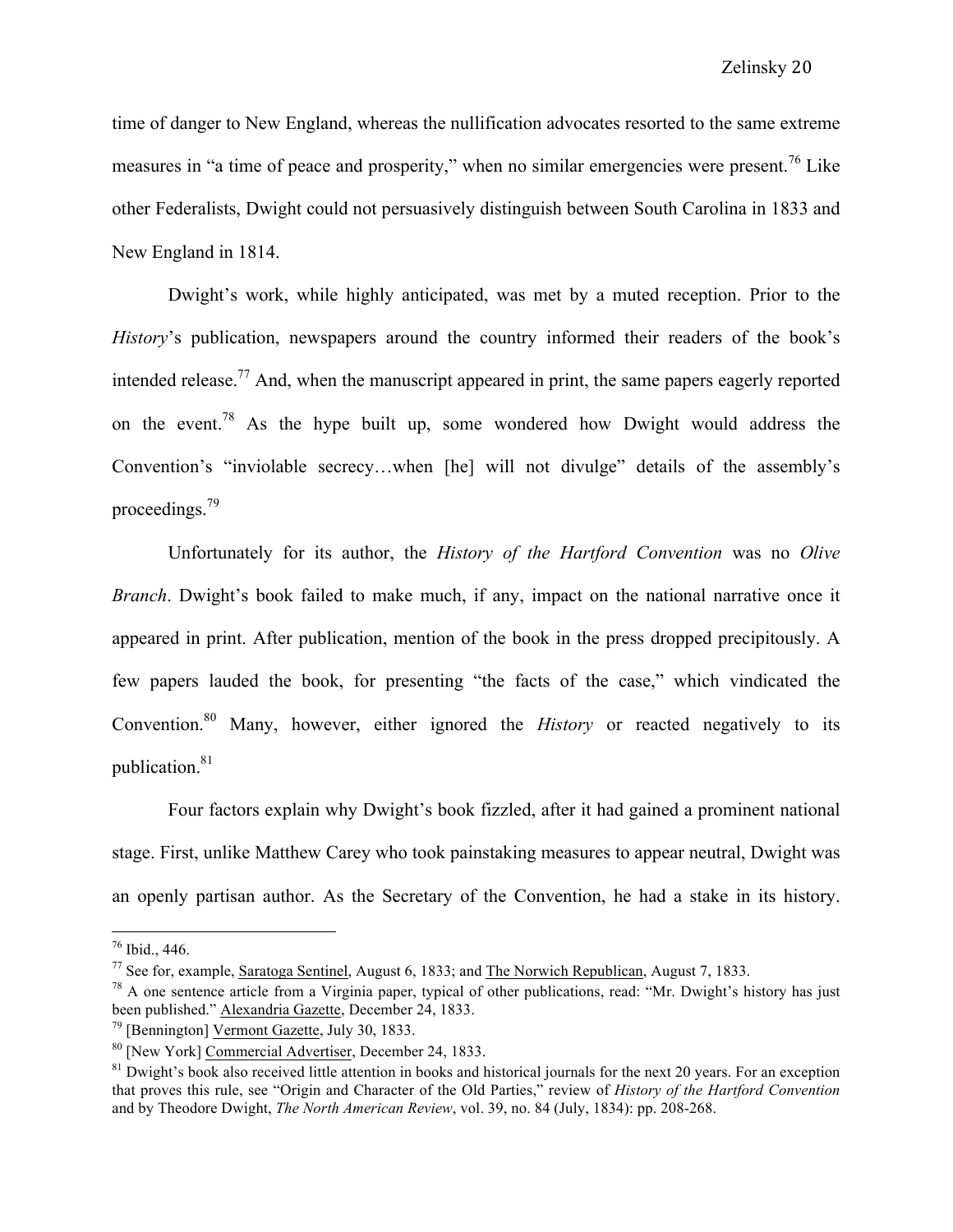Dwight tried to ameliorate this problem through the only means available to him, the *New York Daily Advertiser*, a paper he founded and operated. On the day of the *History*'s publication, the *Advertiser* praised the author's neutrality and "fidelity to the truth of history."<sup>82</sup> However, despite Dwight's assertions to the contrary, he could not credibly brand himself as a neutral historian.

Second, the *History* was a poorly crafted book, four hundred and forty seven pages long without any chapter breaks or headings. After reading the book, a family member politely suggested that Dwight include chapters in subsequent editions.<sup>83</sup> In contrast, the successful *Olive Branch* was a shorter, readable text divided into seventy-eight chapters, each with a convenient heading. Thus, even if they accepted Dwight's neutrality, readers likely had difficulty reading the *History*.

Third, Dwight avoided the issue of secrecy and did not break the Convention's resolution of silence. Here, Dwight confronted a dilemma: Had he offered his personal recollections of the Convention, critics could have accused him of lying. Nevertheless, by maintaining the secrecy of the assembly, like other Federalists, Dwight was not able to overcome the charge of conspiracy.

Fourth, Dwight never successfully distinguished between the Hartford Convention's motivations and those of the South Carolina nullifiers. Papers would continue to draw the parallel between the two events, painting Dwight and the Convention as "Northern Nullifiers."<sup>84</sup> For example, the year after the publication of Dwight's book, the *Charleston* continued to oppose the Hartford Convention because "the principle of nullification emanated from that body."<sup>85</sup>

 <sup>82</sup> [Keene] New-Hampshire Sentinel, January 30, 1834. The *Sentinel* reprinted the announcement from the *Commercial Advertiser*.

<sup>&</sup>lt;sup>83</sup> Timothy Dwight to Theodore Dwight, February 20, 1834.

<sup>&</sup>lt;sup>84</sup> [Newport] <u>Rhode-Island Republican</u>, January 1, 1836.<br><sup>85</sup> Charleston Courier, January 6, 1834.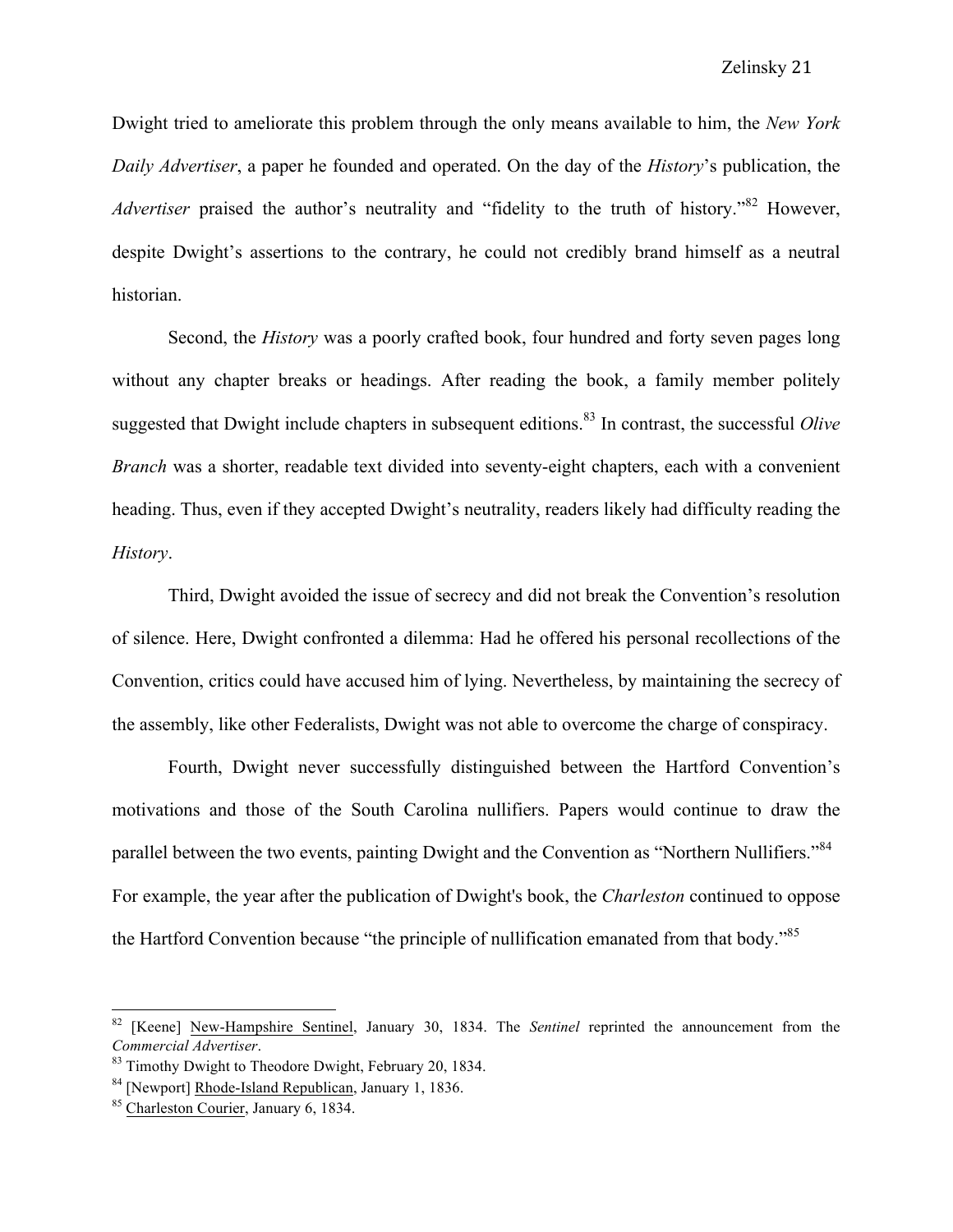Zelinsky 22

# **V: Conclusion**

In 1809, John Adams wrote to New Hampshire Federalist William Plumer, concerned that no one would write a "true history" of their time. Instead, there would be "nothing but Federalist Histories or Republican Histories — New England Histories or Virginia Histories."<sup>86</sup>

Such is the story of the Hartford Convention. From 1814 onward, the assembly's critics defined its popular image negatively for political purposes. Matthew Carey wanted to promote unity, and the Jacksonites of 1828 hoped to sink Adams with the charge of treason. For their part, the Federalists provided no coherent counter-case to the Republican national narrative. When they did defend the Convention, they did so to local audiences, like Lyman's pamphlet and Otis' letters. They never successfully presented their history to the country.

The election of 1828, the nullification crisis, and the Webster-Hayne debate presented the Federalists with a second chance at redefining their legacy. The Convention was once again a salient issue for the entire nation. But try as they might, the assembly supporters could not reshape the dominant conception of the events of 1814. The revelation of earlier secession plots further sullied the Federalist name and implied a grand scheme of disunion culminating in the Hartford meeting. As they tried to defend their history, some Federalists also attacked nullification, a logical inconsistency that muted their defenses. Or, like Webster, others chose to sacrifice the reputation of the Convention to score current political points. The potential for a revisionist history peaked with Dwight in 1833. Unfortunately for his cause, he wrote a poorlydesigned text that lacked the pretense of neutrality, avoided the issue of secrecy, and failed to differentiate the Convention from nullification. As a result, the book fizzled into insignificance, failing to sway the public to the Federalist side.

 <sup>86</sup> Charleston Courier, March 3, 1829.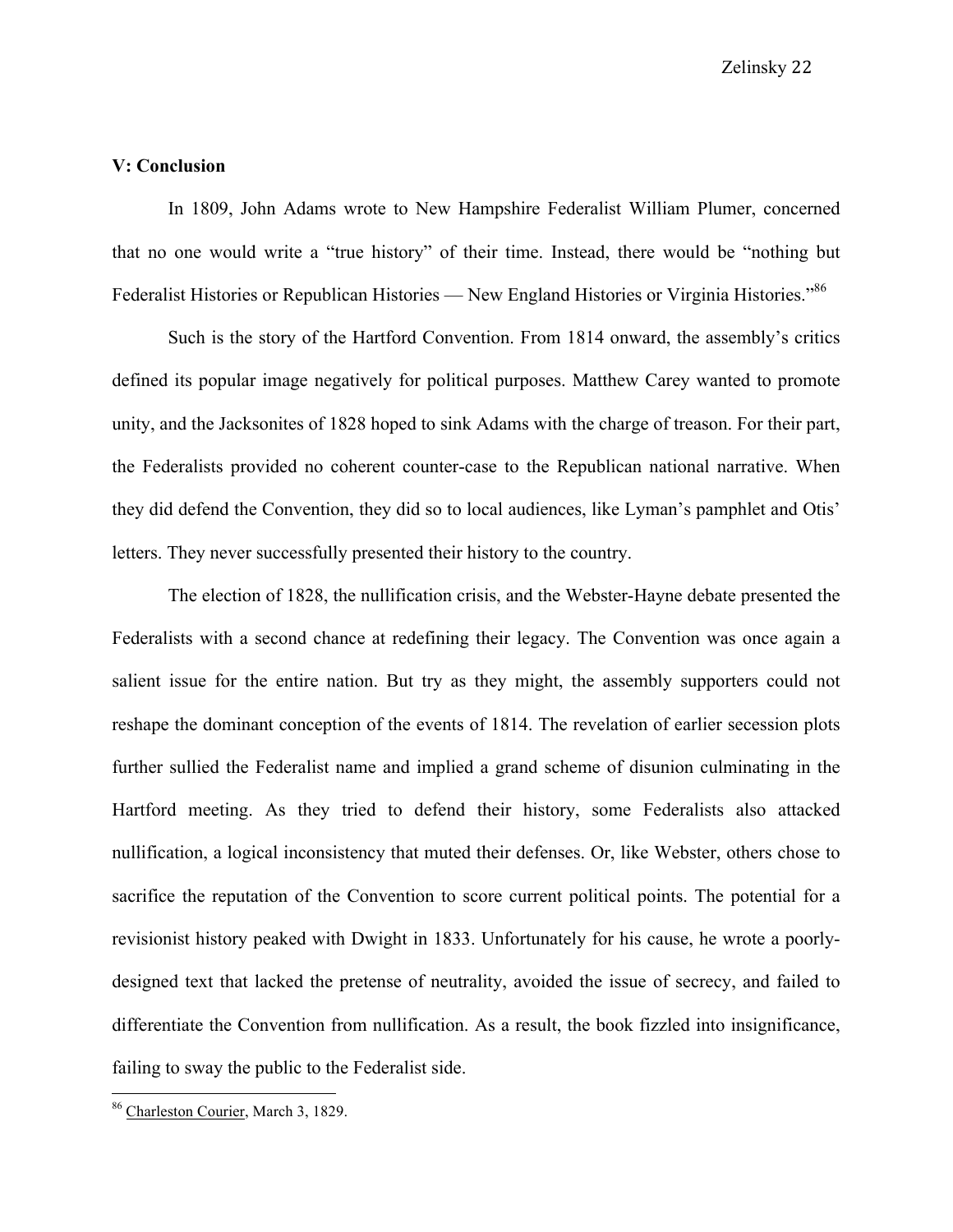The Hartford Convention remained a salient political issue. In late 1834, another debate occurred in Congress over the assembly's loyalty.<sup>87</sup> As the new Whig party was born, many of its opponents tried to attach to its members, themselves former Federalists, the stigma of their former party and the Hartford body.<sup>88</sup> By 1838, the issue of the Convention was still relevant. In Newton Massachusetts, a crowd listening to an aging Federalist sermonize hissed him down for his loose affiliation with the Hartford Convention.<sup>89</sup> But, despite these instances, the opportunity to remake the Federalist legacy died with Dwight's book, and the Republican narrative of history predominated. Not until turn-of-the-century scholars such as Morison would the Convention be truly vindicated.<sup>90</sup> Even then, it is not clear to what degree the modern literature has permeated the American mindset. $91$ 

In his lectures on the theory of history, John Lewis Gaddis suggested that historians "interpret the past for the purposes of the present with a view to managing the future."<sup>92</sup> If this is the case, the Hartford Convention's historiography provides cautionary lessons for those wanting to manage history. As the *Olive Branch* demonstrated, the first historian on the scene can quickly dominate the narrative and become difficult to overturn. Moreover, form and style are as important as content, a fact Theodore Dwight learned the hard way. Without being accessible

<sup>&</sup>lt;sup>87</sup> Salem Gazette, August 5, 1834.

<sup>&</sup>lt;sup>88</sup> See for example, The [Litchfield] Sun, December 12, 1835.<br><sup>89</sup> The Hartford Times, July 21, 1838.<br><sup>90</sup> Scholars should examine whether the Civil War influenced popular and scholarly perception of the Hartford Convention. The nullification crisis may have been emphasized and the Convention deemphasized in popular American history because the latter better fit the narrative of Southern secession.<br><sup>91</sup> Modern perceptions of the Hartford Convention represent a fruitful prospect for future research. The assembly's

portrayal in secondary school pedagogical literature reveals how the Convention is taught and, consequently, how many Americans may view it. A preliminary survey suggests that most sources depict the Convention fairly as a collection of moderates with grievances who wanted to avoid disunion. For example, see a lesson plan by the National Endowment for the Humanities, "President Madison's 1812 War Message: Answers Lead to More Questions" accessed April 21, 2012, http://edsitement.neh.gov/lesson-plan/president-madisons-1812-war-messageanswers-lead-more-questions#sect-extending. However, some South Carolinian literature — deliberated designed to teach children secession from a "southern perspective" — portrays the Convention as secessionist. See "Secession: A Southern Perspective," April 21, 2012, http://www.teachingushistory.org/lessons/Secession.htm. Thus, even today, political overtones may dominate popular understanding of this moment in American history.

<sup>92</sup> John Lewis Gaddis, *The Landscape of History* (New York: Oxford University Press, 2002), 10.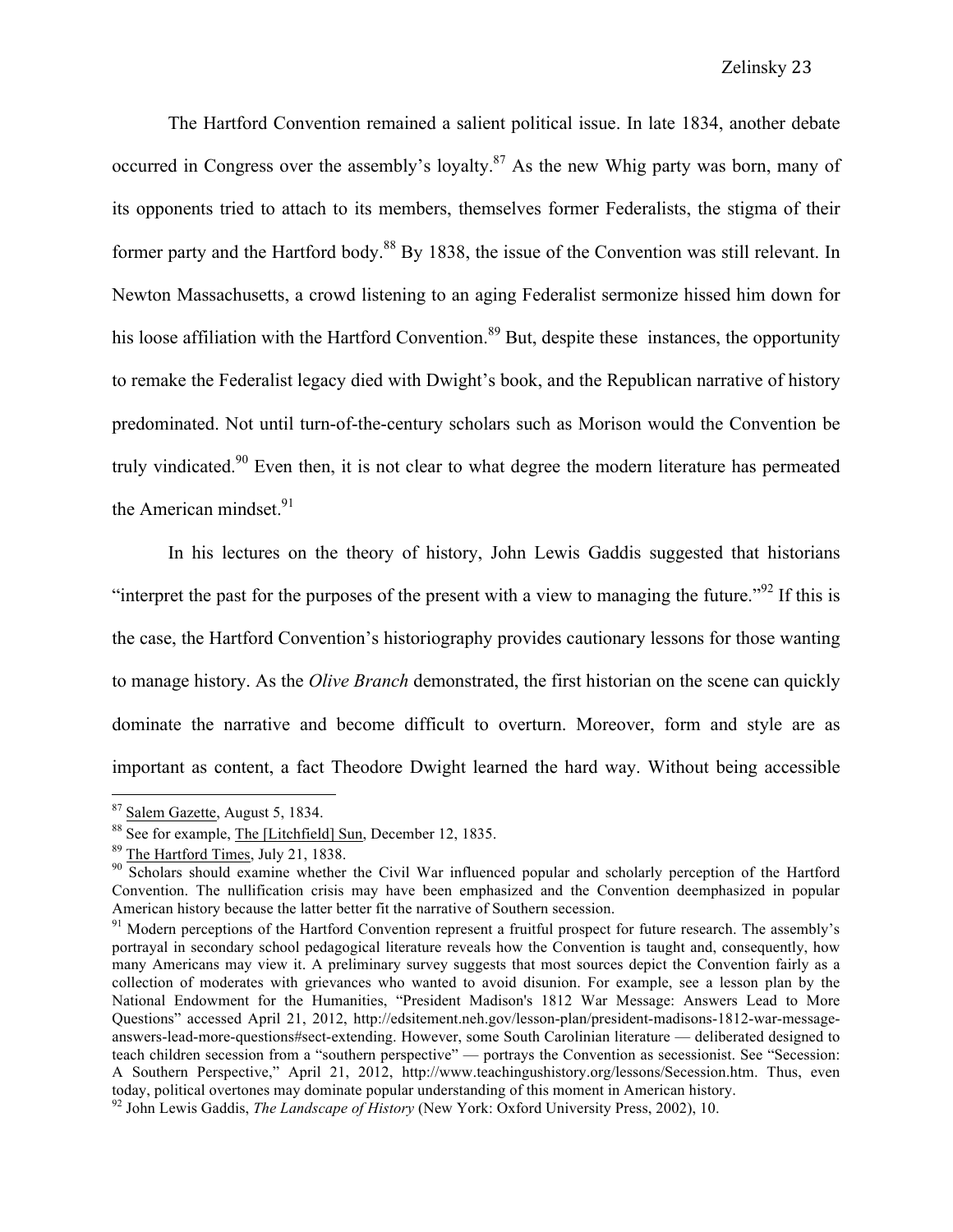and objective — or, at least, perceived to be objective — new histories may smack of partisanship, only appealing to those already convinced of their merits. Ultimately, the Federalist legacy reminds us that the management of history is a difficult business whose outcome is far from certain.

# **Works Cited**

### *Primary Sources*

- Adams, John Quincy, *Documents Relating to New England Federalism*, ed. Henry Adams (Boston: Little Brown and Company, 1905).
- Belz, Herman ed., *The Webster-Hayne Debate on the Nature of the Union* (Indianapolis: Liberty Fund, 2000).
- Carey, Matthew, *The Olive Branch* (Philadelphia: Matthew Carey, 1815).
- Dwight and Ferris Family Papers, General Collection, Beinecke Rare Book and Manuscript Library, Yale University.
- Dwight, Theodore, *History of the Hartford Convention* (New York: N&J White, 1833).
- Lyman, Theodore, *Account of the Hartford Convention*, (Boston: Evertt, 1823).
- "Origin and Character of the Old Parties," review of *History of the Hartford Convention* by Theodore Dwight, *The North American Review*, vol. 39, no. 84 (July, 1834): pp. 208-268.
- Otis, Harrison Gray, *Otis' Letters* (Boston: Simon Gardner, 1824).
- "President Madison's 1812 War Message: Answers Lead to More Questions" accessed April 21, 2012, http://edsitement.neh.gov/lesson-plan/president-madisons-1812-war-messageanswers-lead-more-questions#sect-extending.
- "Secession: A Southern Perspective," April 21, 2012, http://www.teachingushistory.org/ lessons/Secession.htm

### *Newspapers*

Alexandria Gazette, [Hartford] American Mercury, Boston Patriot, Charleston Courier, [New York] Commercial Advertiser, [New York] The Evening Post, [Worcester] Massachusetts Spy, The Lowell Mercury, [Portsmouth] New Hampshire Gazette [Keene] New-Hampshire Sentinel,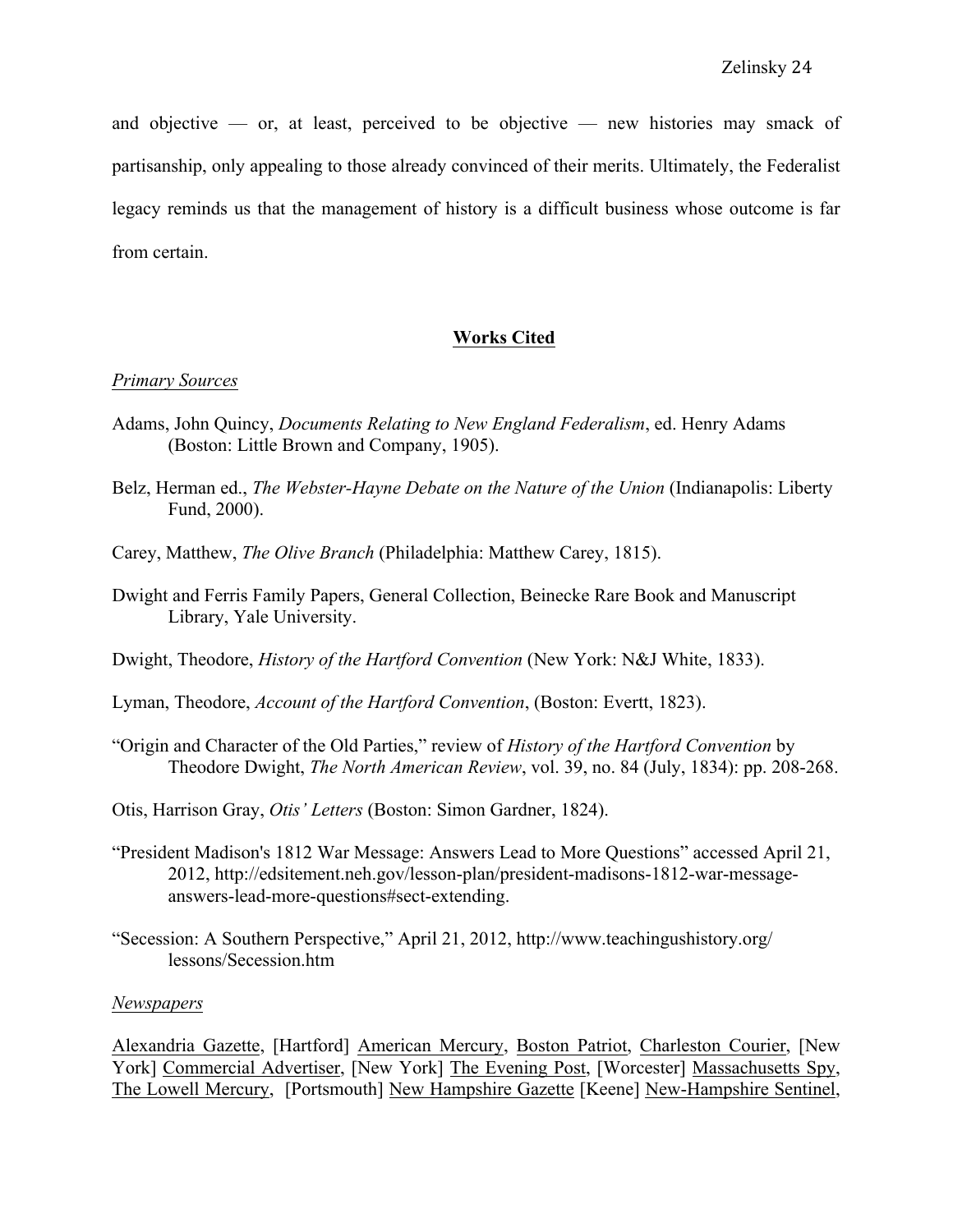The Hartford Times, The New-York Morning Herald, The Norwich Republican, [Newport] Rhode-Island Republican, The [Litchfield] Sun, Saratoga Sentinel, Salem Gazette, [Bridgeport] Spirit Of The Times, [Bennington] Vermont Gazette, [District of Columbia] United States Telegraph.

## *Secondary Sources*

- Adams, Henry, *History of the United States During the Second Administration of James Madison* vol. 2, (New York: Charles Scribner's Sons, 1891).
- Banner, James, *To the Hartford Convention* (New York: Alfred A Knopf, 1970).
- Buckley, William Edward, *The Hartford Convention* (New Haven: Yale University Press, 1934).
- Brooks, Stefan *The Webster-Hayne Debate* (Lanham: University Press of America, 2009).
- Carter, Edward C. II, "Matthew Carey and 'The Olive Branch,' 1814-1818," *The Pennsylvanian Magazine of History and Biography*, vol. 89 no. 4 (October, 1965): 399-415.
- Clarfield, Gerald, *Timothy Pickering and the American Republic* (Pittsburgh: University of Pittsburgh Press, 1980).
- Clarke, Jack "Thomas Sydney Jesup: Military Observer at the Hartford Convention," *The New England Quarterly*, vol. 29 no. 3 (September, 1956): 393-399.
- Ellis, Richard, *The Union at Risk* (Oxford: Oxford University Press, 1987).
- Freehling, William, *Prelude to Civil War* (New York: Harper and Row, 1965).
- Gaddis, John Lewis, *The Landscape of History* (New York: Oxford University Press, 2002).
- Goodman, Warren H. "The Origins of the War of 1812: A Survey of Changing Interpretations" The Mississippi Valley Historical Review, vol. 28, no. 2 (September, 1941): pp. 171-186.
- Hickey, Donald R., *The War of 1812: A Forgotten Conflict* (Urbana: University of Illinois Press, 2012).
- Morison, Samuel Eliot, *The Life and Letters of Harrison Gray Otis*, vol. 2 (Boston: Houghton Mifflin Company, 1913).
- Parsons, Lynn, *The Birth of Modern Politics: Andrew Jackson, John Quincy Adams, and the Election of 1828* (Oxford: Oxford University Press, 2009).
- Purcell, Richard, *Connecticut in Transition, 1775-1818* (London: Oxford University Press, 1918).